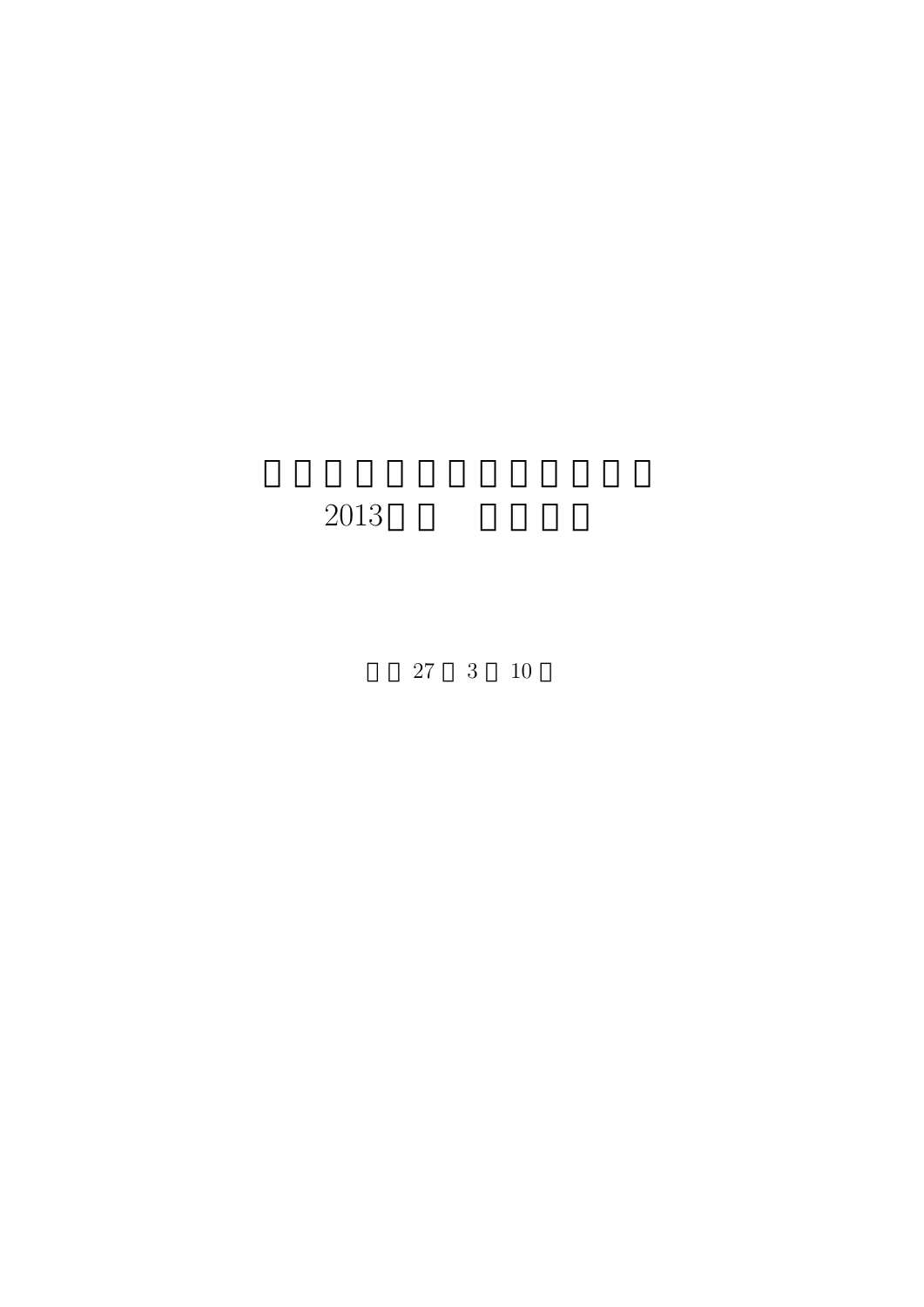| $\overline{\mathbf{c}}$ |
|-------------------------|
| $\overline{6}$          |
| 11                      |
| 13                      |
| 17                      |
| 20                      |
| 25                      |
| 29                      |
| 33                      |
| 36                      |
| 38                      |

一般相対論・宇宙論研究室 **41**

宇宙論研究室 **45**

**2**

**6**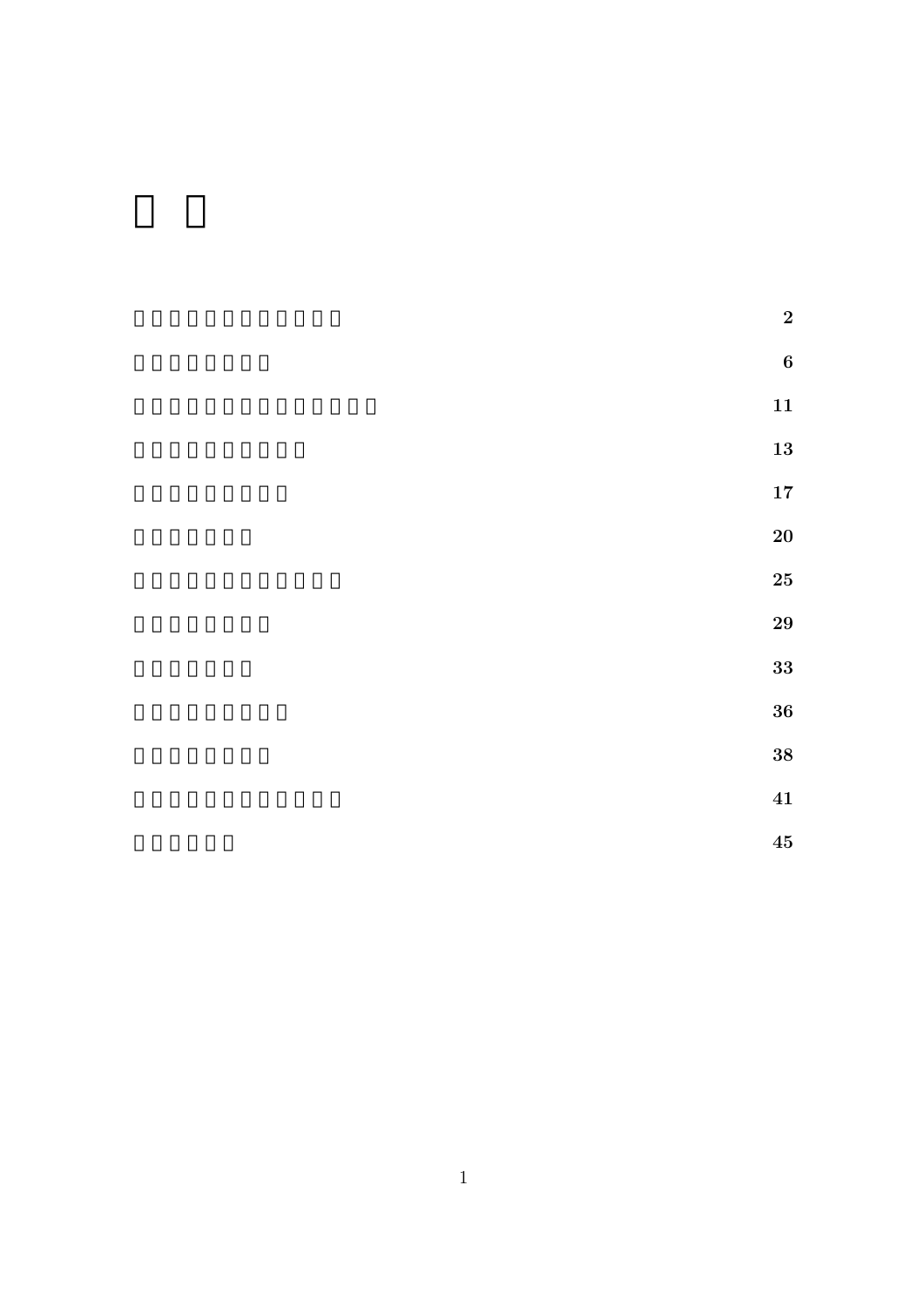|      |      | (D2) |
|------|------|------|
| (B4) | (B4) | (B4) |
|      | (B4) | (B4) |

 $M$ 

 $-1$ 

• **•**  $\bullet$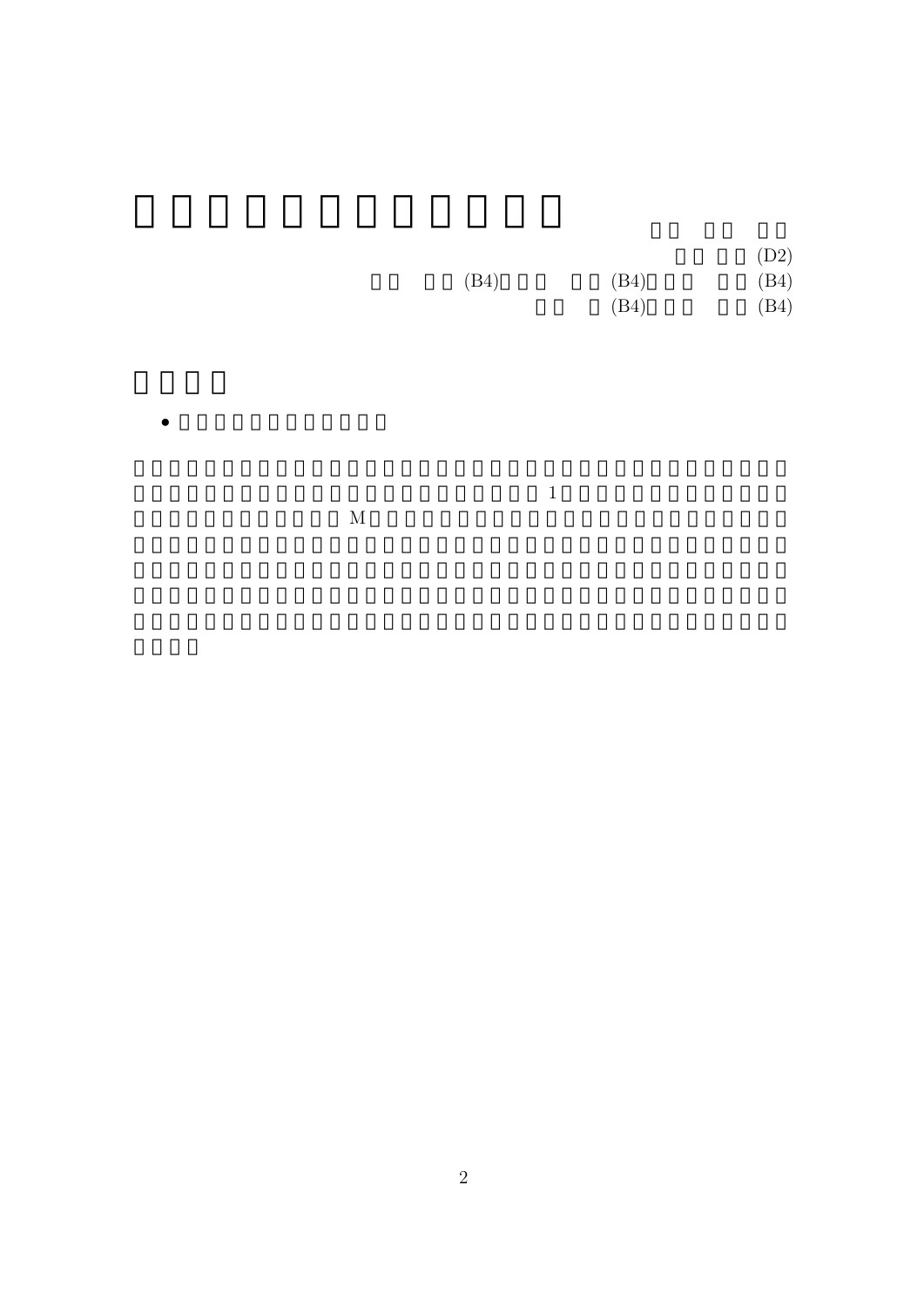- 1. "Covariant Approach to the No-ghost Theorem in Massive Gravity," T. Kugo and N. Ohta, PTEP **2014**, no. 4, 043B04 [arXiv:1401.3873 [hep-th]].
- 2. "Higher Derivative Gravity and Asymptotic Safety in Diverse Dimensions," N. Ohta and R. Percacci, Class. Quant. Grav. **31**, 015024 (2014) [arXiv:1308.3398 [hep-th]].
- 3. "Asymptotically AdS Charged Black Holes in String Theory with Gauss-Bonnet Correction in Various Dimensions," Nobuyoshi Ohta and Takashi Torii, Phys. Rev. D **88**, 064002 (2013) [arXiv:1307.3077 [hep-th]].
- 4. "Renormalization of Higher Derivative Quantum Gravity Coupled to a Scalar with Shift Symmetry," K. Muneyuki and N. Ohta, Phys. Lett. B **725**, 495 (2013) [arXiv:1306.6701 [hep-th]].

*•* 学士論文:

1. Nobuyoshi Ohta: "Asymptotic Safety in Higher-derivative Gravity", Workshop on "Topics in Holography, Supersymmetry and Higher Derivatives",

College Station, Texas A& M Univ., USA [24–26 April, 2013]. http://hd.tamu.edu/

2. Nobuyoshi Ohta: "Asymptotic Safety in 3D and 4D Higher-derivative Gravity", 2nd Mediterranean Conference on Classical and Quantum Gravity, Veli Losinj,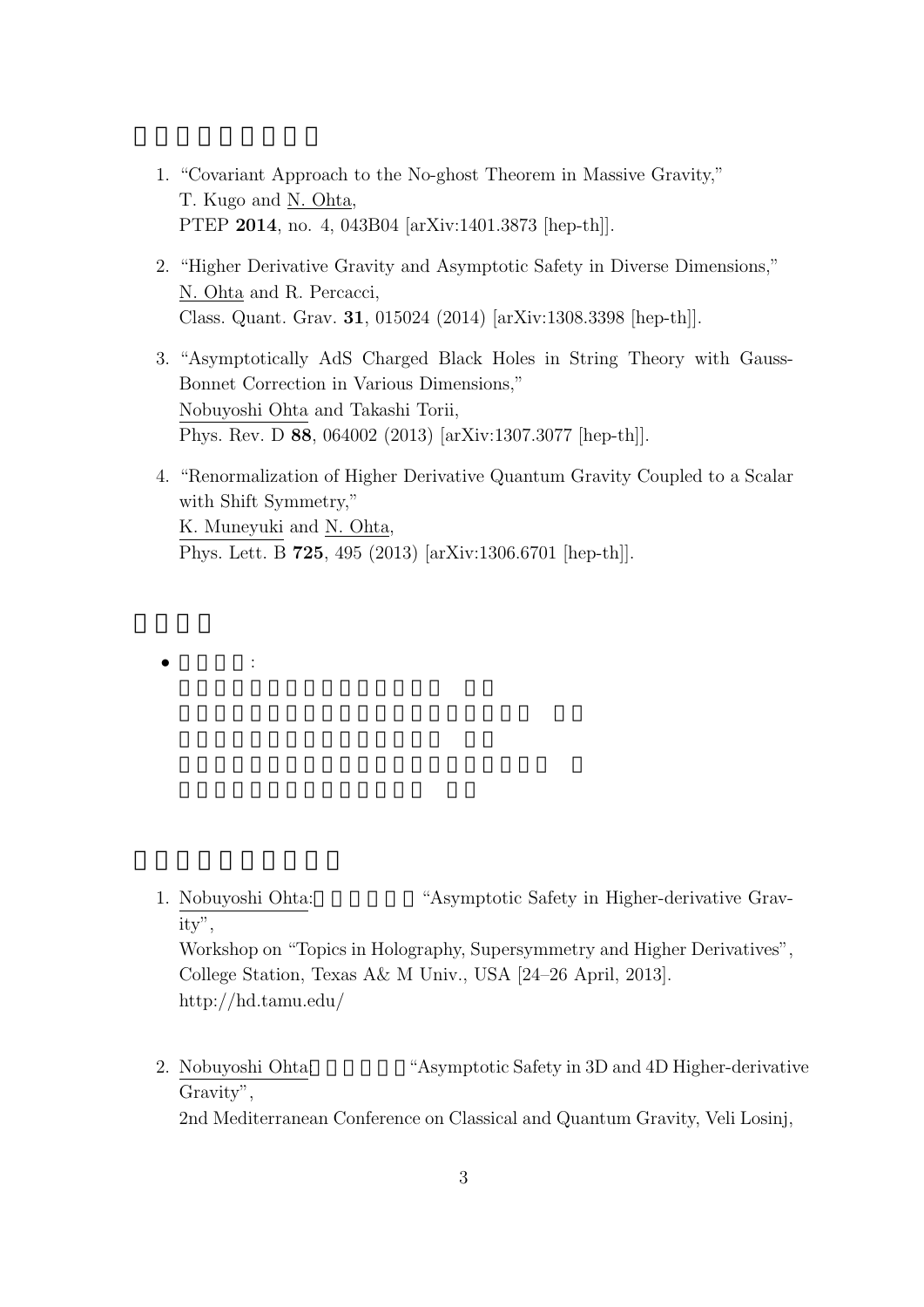Croatia [9–15 June, 2013]. http://umbriel.phy.hr/mccqg2/

- 3. Nobuyoshi Ohta: "Higher derivative gravity and Asymptotic safety in diverse dimensions", International Workshop on "Theoretical Particle Physics 2013", Amanohashidate, Kyoto, Japan [4–6 November, 2013].
- 4. Nobuyoshi Ohta: "Asymptotic safety in higher derivative gravity in diverse dimensions", 3rd Bangkok workshop on high-energy theory, Chulalongkorn University, Bangkok, Thailand [18–22 January, 2014]. http://www.thaihep.phys.sc.chula.ac.th/BKK2014/
- 5. Nobuyoshi Ohta: "Covariant Approach to the No-ghost Theorem" in Massive Gravity", CST-MISC Joint International Symposium on Particle Physics – from spacetime dynamics to phenomenology – , Nihon University, Tokyo , Japan [15–16 March, 2014]. http://aries.phys.cst.nihon-u.ac.jp/symposium/symposium2014
- 1. Nobuyoshi Ohta (presenter) and Taichiro Kugo: "Covariant Approach to the No-ghost Theorem in Massive Gravity"  $[27 \text{ March } 2014]$
- 2. Nobuyoshi Ohta (presenter) and Roberto Percacci: "Asymptotic safety in higher derivative gravity in arbitrary dimensions"  $[23$  September 2013]

• 2013 (C)  $\qquad \qquad :$ 

24540290,

1,300,000 )

4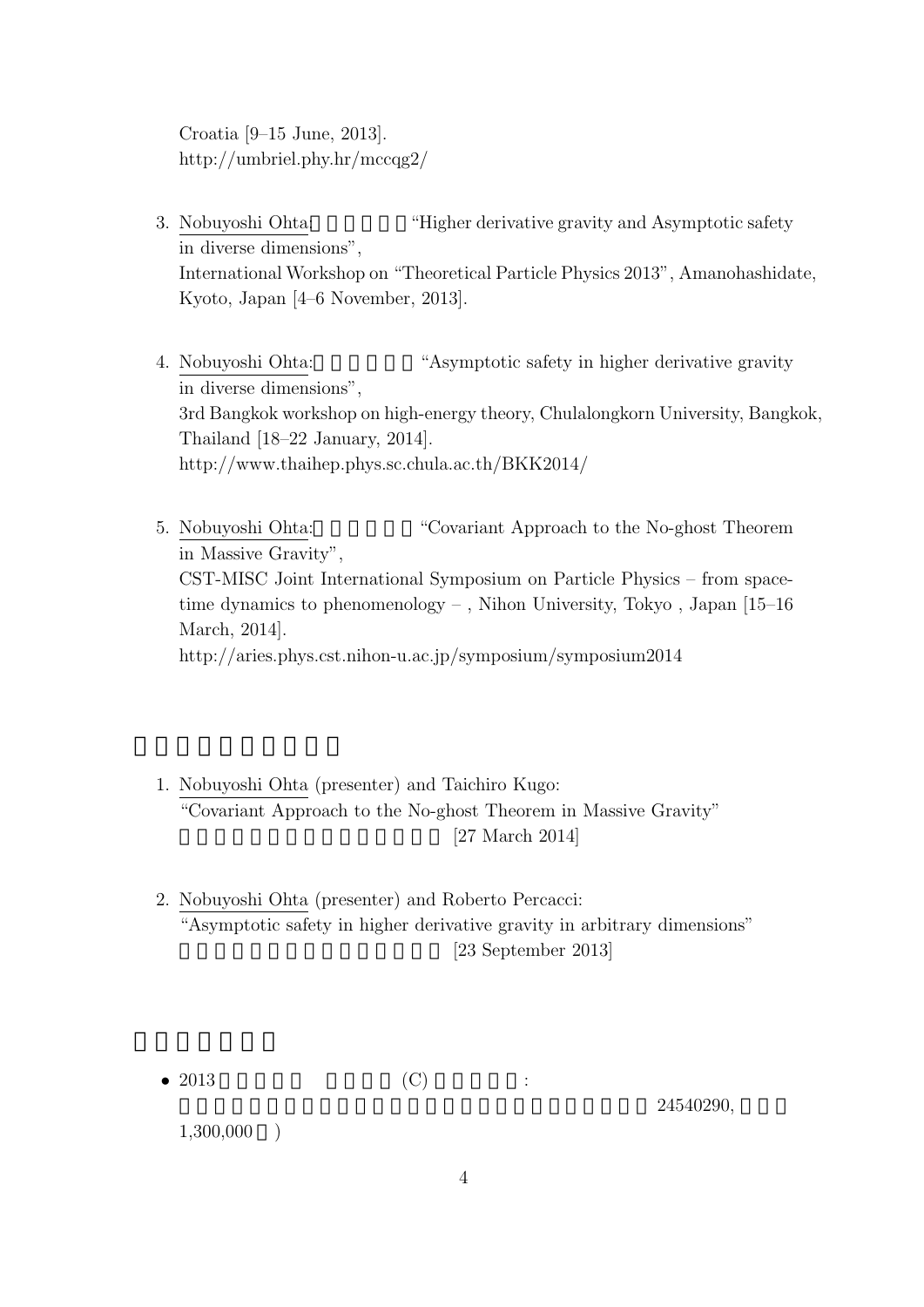- 2013 (A)  $22244030$   $2,990,000$
- *•* 出張講義:兵庫県立 西宮南高校 理学科紹介  $2013$  12 16 ( )2 •<br>• <sub>1975</sub> • <sub>1975</sub> • 1975 • 1975 • 1975 • 1975 • 1975 • 1975 • 1975 • 1975 • 1975 • 1975 • 1975 • 1975 • 1975 • 1975
- 2013 7 21 ( )



- *•* 施設・設備委員(前期)
- 
- *•* 大学院将来計画委員(前期)
- *•* 教職支援地域理数学習支援委員(前期)
- *•* 理学科長(後期より)
- **•**  $\bullet$
- H25 1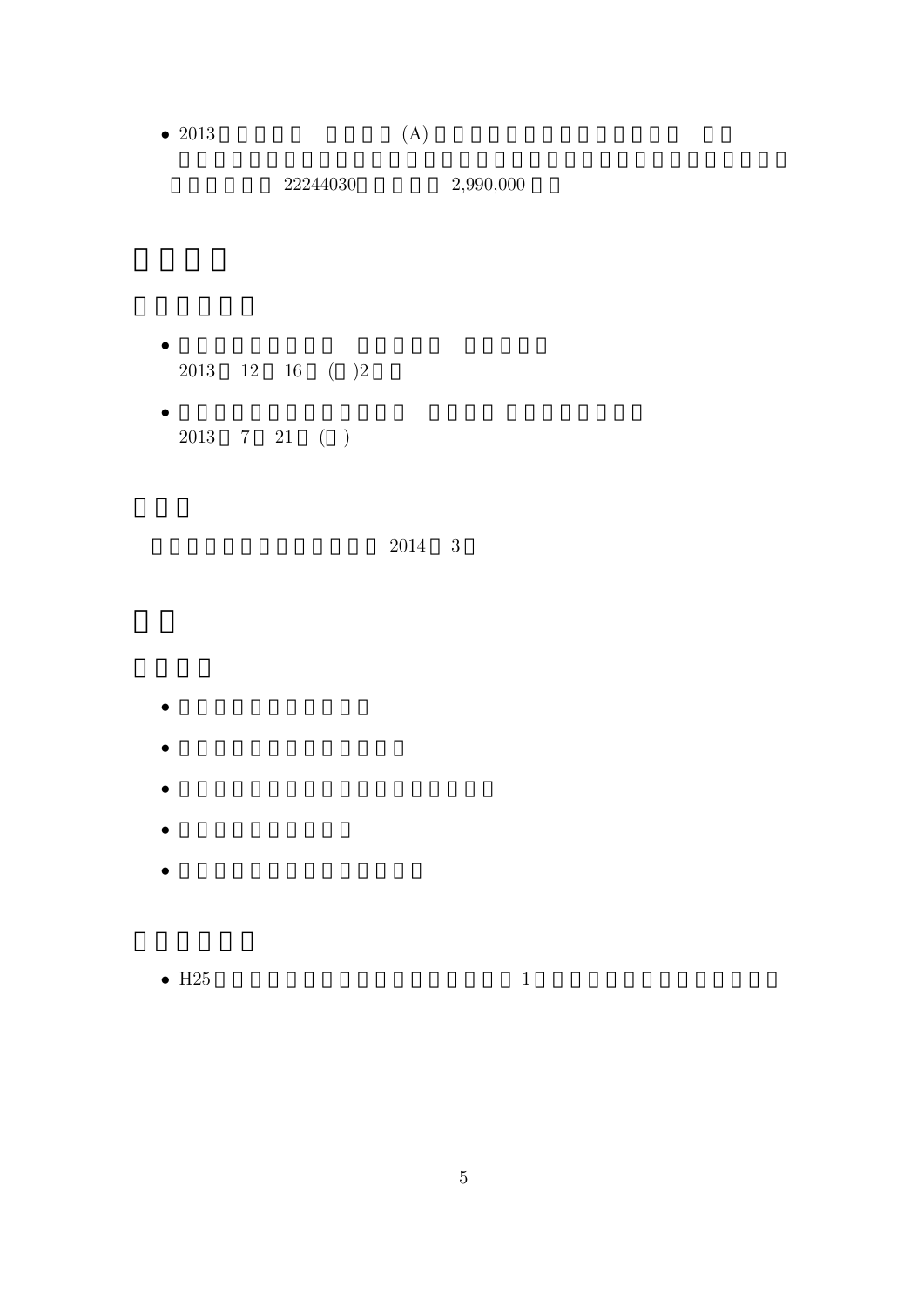•  $MPGD$  **ILD-TPC** (ILC) 2010  $(ILC)$  2010  $2010$  $\rm{ILC}$  $(100~\mu\text{m}$   $~$   $~)$  $\rm ILD-TPC \hspace{1.5cm} GEM (Gas$ Electron Multiplier) (TPC)  $2013$   $2012$  $\text{DESY}$  TPC  $2010$ 論式を用いて実際の TPC の位置分解能を評価した結果、予測される分解能は  $ILD-TPC$ *•* **GEM** を用いた荷電粒子検出器開発のための基礎研究  $2010$  GEM  $\qquad$  $\begin{array}{lll} \text{KEK} & \text{MPGD} \end{array}$  $2013$   $2012$  $small$ chamber  $10$ •<br>• ココミュニュートリ<sub>痛</sub>薬  $3$ 

 $\,$  B  $\,$  )

 $35~\mathrm{meV}$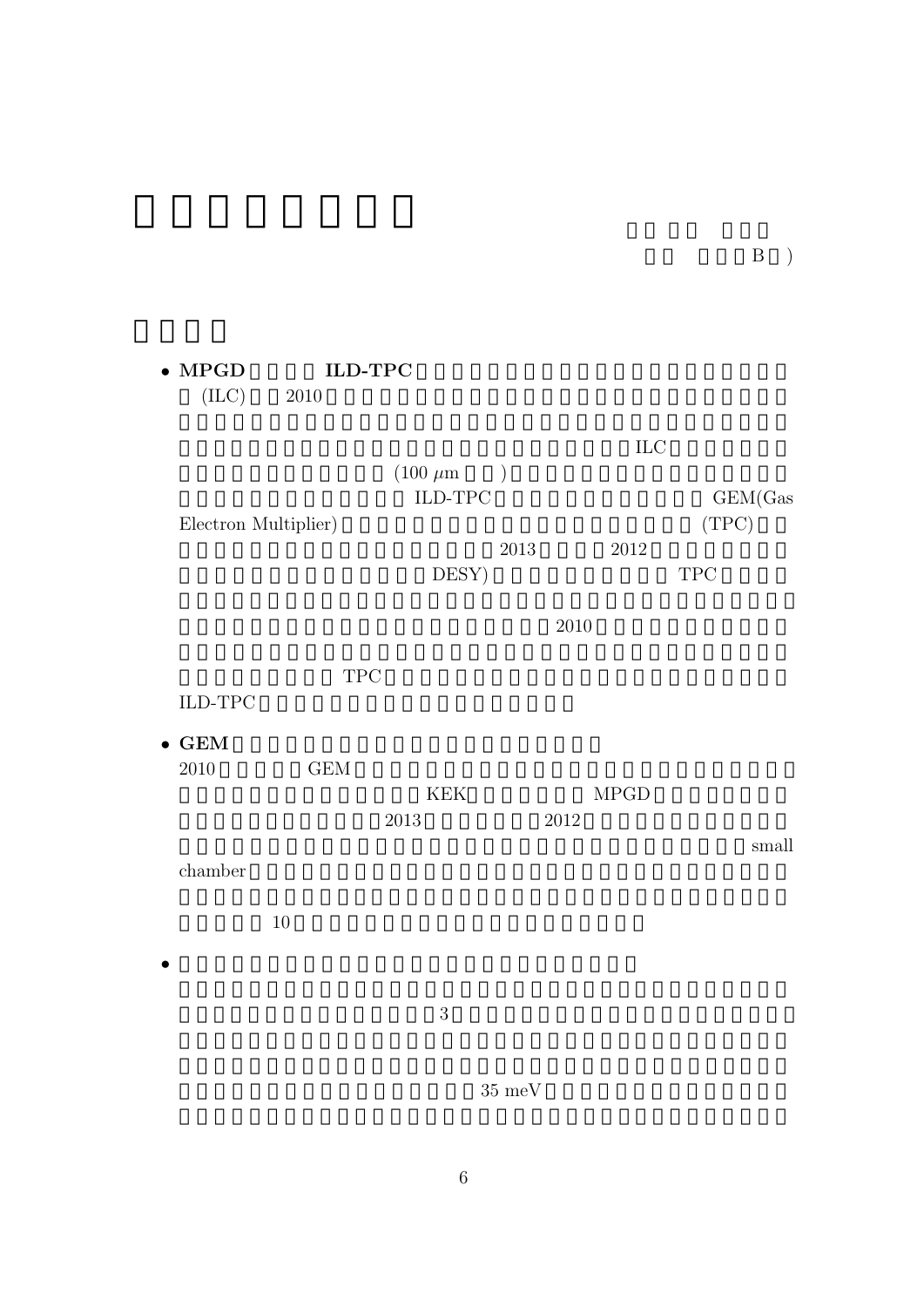- 1. "First Search for Exotic Z Boson Decays into Photons and Neutral Pions in Hadron Collisions" T.Aaltonen, Y.Kato, et al (CDF collaboration) Physical Review Letters  $112(11)$ ,  $111803(8p)(2013)$  (3)
- 2. "Observation of  $D^0 \overline{D}^0$  Mixing Using the CDF II Detector" T.Aaltonen, Y.Kato, et al (CDF collaboration) Physical Review Letters  $111(23)$ ,  $231802(8p)(2013)$   $(12)$
- 3. "Direct Measurement of the Total Decay Width of the Top Quark" T.Aaltonen, Y.Kato, et al (CDF collaboration) Physical Review Letters  $111(20)$ ,  $202001(8p)(2013)$   $(11)$
- 4. "Production of  $K_S^0, K^{*\pm}$  (892) and  $\phi^0$  (1020) in minimum bias events and  $K_S^0$ and  $\Lambda^0$  in jets in  $p\bar{p}$  collisions at  $\sqrt{s} = 1.96 TeV$ " T.Aaltonen, Y.Kato, et al (CDF collaboration) Physical Review D88(9)  $092005(16p)(2013)$  (11 )
- 5. "Search for a dijet resonance in events with jets and missing transverse energy in  $p\bar{p}$  collisions at  $\sqrt{s} = 1.96 \text{ TeV}$ " T.Aaltonen, Y.Kato, et al (CDF collaboration) Physical Review D88(9)  $092004(9p)(2013)$  (11)
- 6. "Search for the production of ZW and ZZ boson pairs decaying into charged leptons and jets in  $p\bar{p}$  collisions at  $\sqrt{s}$ =1.96TeV" T.Aaltonen, Y.Kato, et al (CDF collaboration) Physical Review D88(9)  $092002(17p)(2013)$  (11)
- 7. "Measurement of the top-quark pair production cross-section in events with two leptons and bottom-quark jets using the full CDF data set" T.Aaltonen, Y.Kato, et al (CDF collaboration) Physical Review D88(9)  $091103(R)(8p)(2013)$  (11 )
- 8. "Evidence for a bottom baryon resonance  $\Lambda_b^{*0}$  in CDF data" T.Aaltonen, Y.Kato, et al (CDF collaboration) Physical Review D88(7)  $071101(R)(8p)(2013)$  (10 )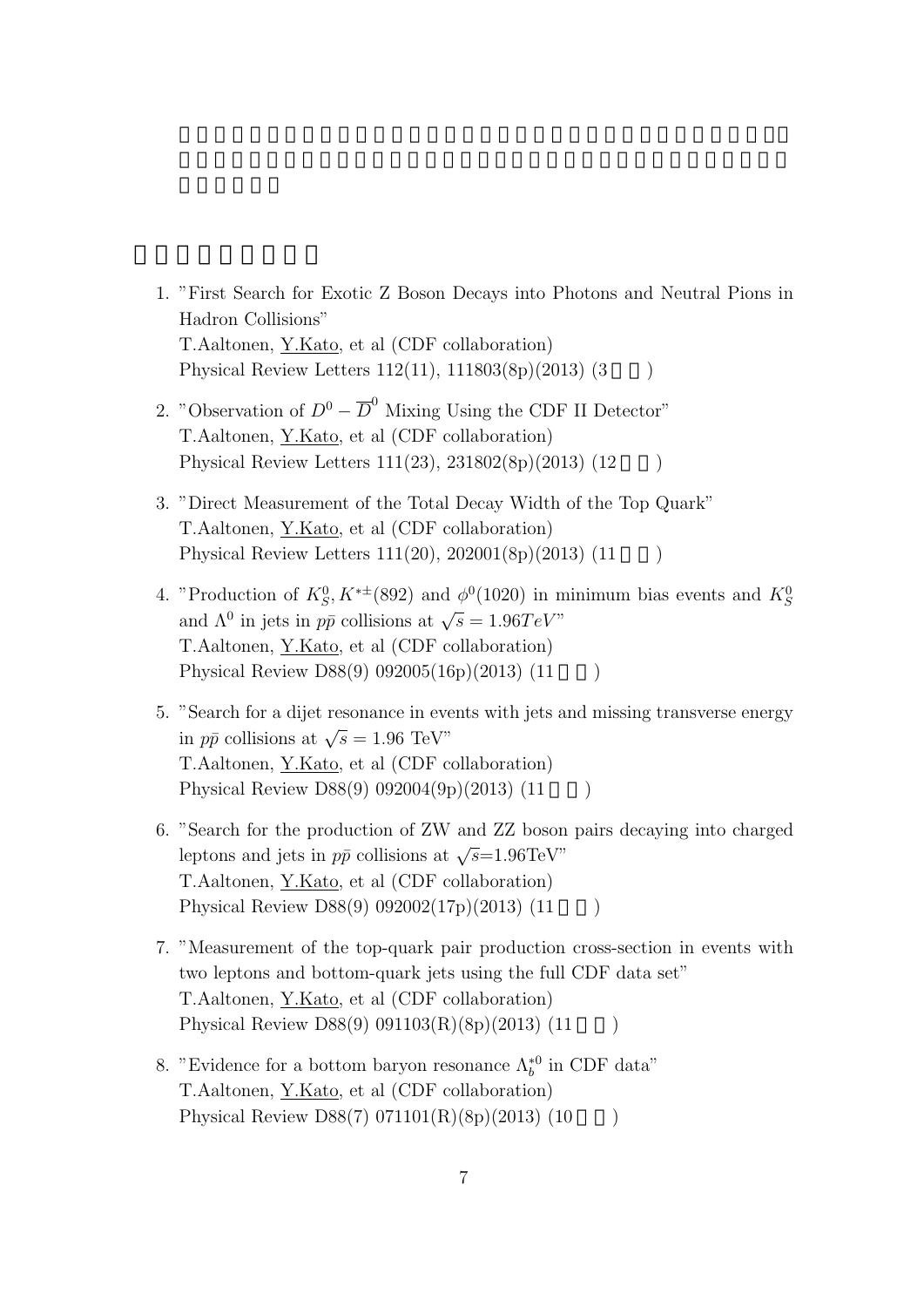- 9. " Measurement of the leptonic asymmetry in  $t\bar{t}$  events produced in  $p\bar{p}$  collisions at  $\sqrt{s} = 1.96 \text{TeV}$ " T.Aaltonen, Y.Kato, et al (CDF collaboration) Physical Review D88(7)  $072003(12p)(2013)$  (10 )
- 10. "Indirect measurement of  $\sin^2 \theta_W (M_W)$  using  $e^+e^-$  pairs in the *Z*-boson region with  $p\bar{p}$  collisions at a center-of-momentum energy of 1.96 TeV," T.Aaltonen, Y.Kato, et al (CDF collaboration) Physical Review D88(7)  $072002(19p)(2013)$  (10 )
- 11. "Differential cross section  $d\sigma/d(\cos\theta_t)$  for top-quark-pair-production in  $p\bar{p}$  collisions at  $\sqrt{s} = 1.96 \text{ TeV}$ " T.Aaltonen, Y.Kato, et al (CDF collaboration) Physical Review Letters  $111(10)$ ,  $182002(8p)(2013)$   $(10)$
- 12. "Combination of CDF and D0 *W*-Boson Mass Measurements" T.Aaltonen, Y.Kato, et al (CDF and D0 collaboration) Physical Review D88(5)  $052018(11p)(2013)$  (9)
- 13. "Searches for the Higgs boson decaying to  $W^+W^- \to \ell^+\nu\ell^-\bar{\nu}$  with the CDF II detector" T.Aaltonen, Y.Kato, et al (CDF collaboration) Physical Review D88(5)  $052012(47p)(2013)$  (9)
- 14. "Higgs Boson Studies at the Tevatron" T.Aaltonen, Y.Kato, et al (CDF and D0 collaboration) Physical Review D88(5)  $052014(27p)(2013)$  (9)
- 15. "Combination of searches for the Higgs boson using the full CDF data set " T.Aaltonen, Y.Kato, et al (CDF collaboration) Physical Review D88(5)  $052013(26p)(2013)$  (9 )
- 16. "A signature-based search for delayed photons in exclusive photon plus missing transverse energy events from  $p\bar{p}$  collisions with  $\sqrt{s} = 1.96 \text{ TeV}^n$ T.Aaltonen, Y.Kato, et al (CDF collaboration) Physical Review D88(3)  $031103(R)(9p)(2013)$  (8)
- 17. "Exclusion of exotic top-like quarks with -4/3 electric charge using jet-charge tagging in single-lepton ttbar events at CDF" T.Aaltonen, Y.Kato, et al (CDF collaboration) Physical Review D88(3)  $032003(13p)(2013)$  (8)
- 18. "Top-quark mass measurement in events with jets and missing transverse energy using the full CDF data set"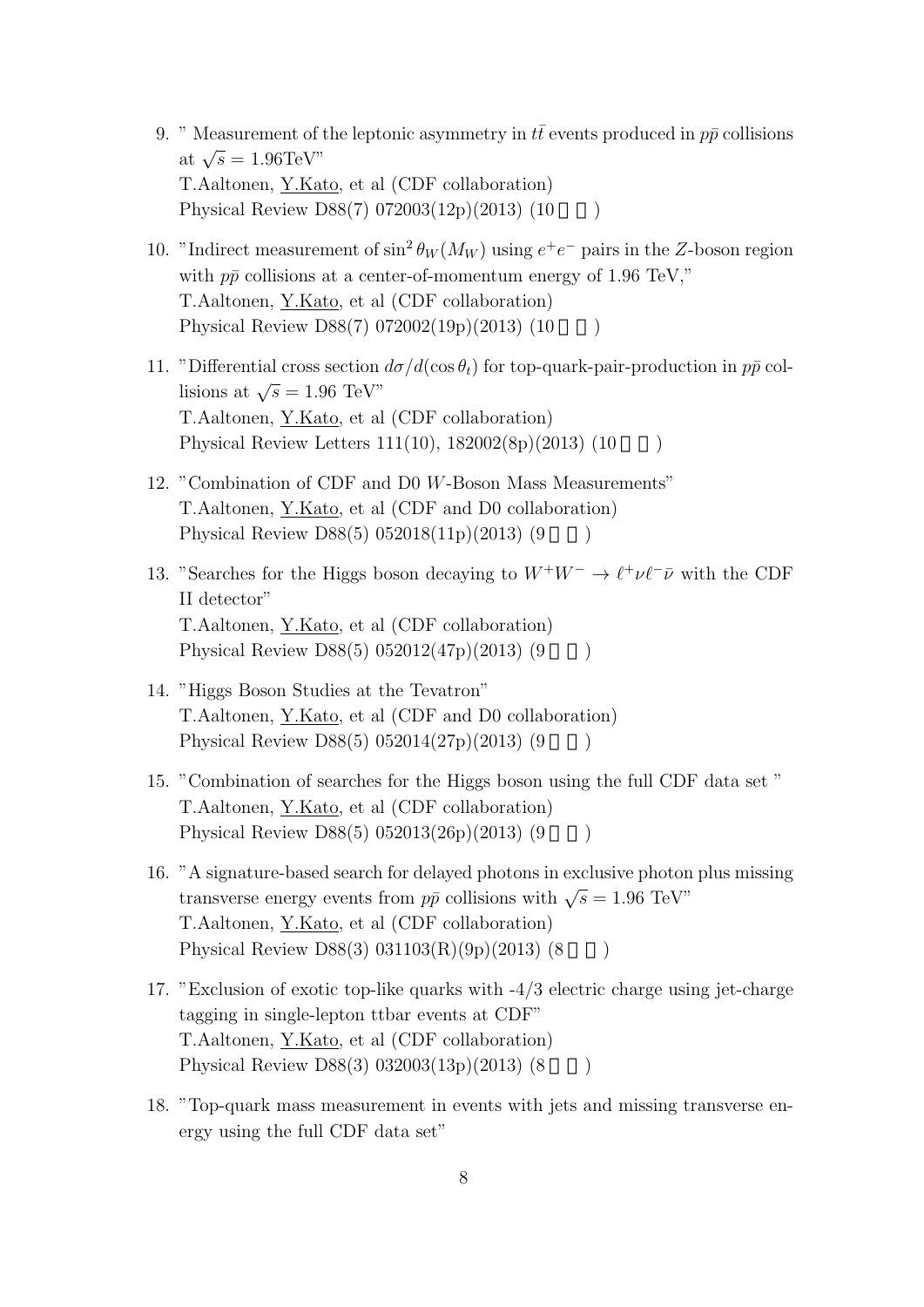T.Aaltonen, Y.Kato, et al (CDF collaboration) Physical Review D88(1)  $011101(R)(9p)(2013)$  (7)

- 19. "Measurement of the cross section for direct-photon production in association with a heavy quark in  $p\bar{p}$  collisions at  $\sqrt{s} = 1.96 \text{ TeV}^n$ T.Aaltonen, Y.Kato, et al (CDF collaboration) Physical Review Letters  $111(4)$ ,  $042003(8p)(2013)$  (7)
- 20. "Search for pair-production of strongly-interacting particles decaying to pairs of jets in  $p\bar{p}$  collisions at  $\sqrt{s} = 1.96 \text{ TeV}$ " T.Aaltonen, Y.Kato, et al (CDF collaboration) Physical Review Letters  $111(3)$ ,  $031802(8p)(2013)$  (7 )
- 21. "Measurement of  $R = B(t \rightarrow Wb)/B(t \rightarrow Wq)$  in top-quark-pair decays using lepton+jets events and the full CDF Run II data set" T.Aaltonen, Y.Kato, et al (CDF collaboration) Physical Review D87(11)  $111101(R)(8p)(2013)$  (6 )
- 22. "Search for Supersymmetry with Like-Sign Lepton-Tau Events at CDF" T.Aaltonen, Y.Kato, et al (CDF collaboration) Physical Review Letters  $110(20)$ ,  $201802(8p)(2013)$  (5 )
- 23. "Measurement of the top quark forward-backward production asymmetry and its dependence on event kinematic properties" T.Aaltonen, Y.Kato, et al (CDF collaboration) Physical Review D87(9)  $092002(23p)(2013)$  (5)
- 24. "Search for  $B_s \to \mu^+\mu^-$  and  $B_d \to \mu^+\mu^-$  decays with the full CDF Run II data set" T.Aaltonen, Y.Kato, et al (CDF collaboration) Physical Review D87(7)  $072003(32p)(2013)$  (4)

*•* 学士論文: GEM-TPC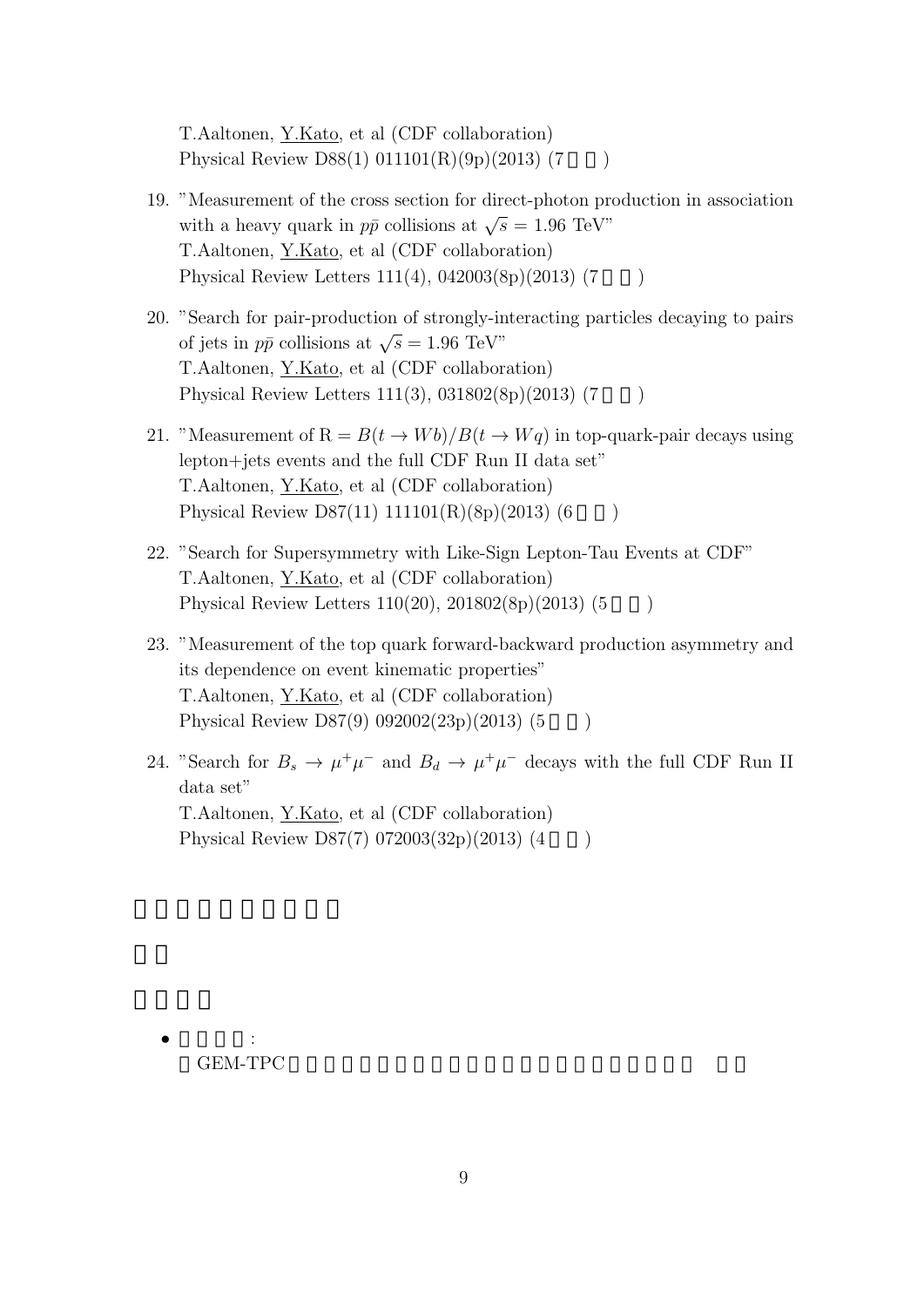: "Activity report of ILD-TPC Asia group" LCWS13 The University of Tokyo [14 Nov. 2013]

 $1.$   $:$  "GEM  $TPC$ " 10 Micro-Pattern Gas Detector [14 Dec. 2013] 2.  $\frac{1}{2}$   $\frac{1}{2012}$   $\frac{1}{2012}$   $\frac{1}{2012}$ 2013 [20 Sep. 2013]

*•* 近畿大学オープンキャンパス オープンラボ 平成 25 8 25

*•* 物理学コース ネットワーク委員、予算委員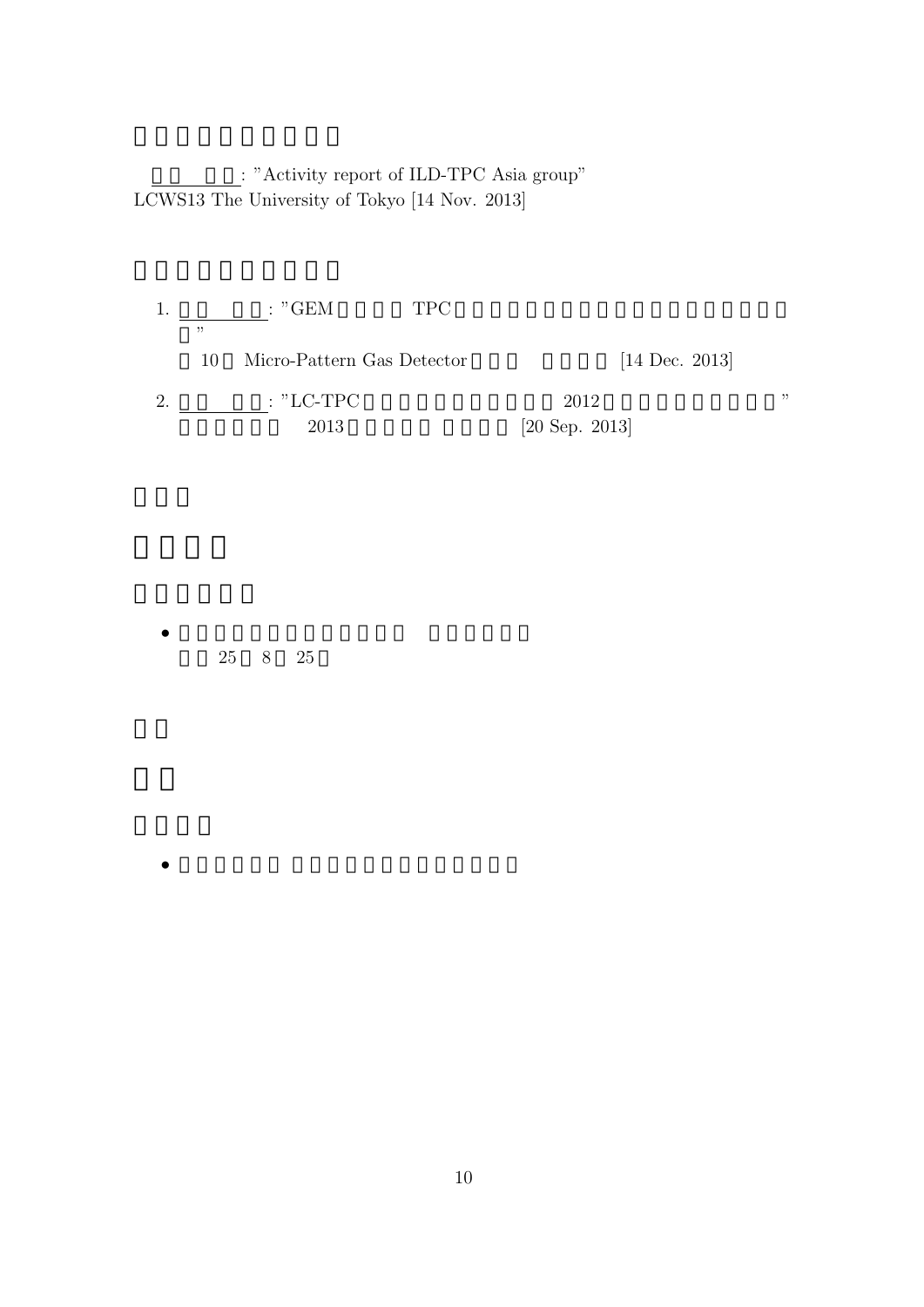|           |                      | (M2)<br>(B4) | (B4)<br>(B4) | (B4)<br>(B4) |
|-----------|----------------------|--------------|--------------|--------------|
|           |                      |              |              |              |
|           |                      |              |              |              |
| $\bullet$ |                      |              |              |              |
| 1.        | Cherenkov Telescope  |              |              |              |
|           |                      |              |              | Cherenkov    |
|           |                      |              | 206          |              |
|           | $\overline{2}$       |              |              |              |
|           | $\operatorname{AMC}$ |              |              |              |
| $25\,$    | $27\,$               |              |              |              |
| 2.        | Telescope Array      |              |              |              |
|           | GZK cutoff           |              | 10<br>20     | eV           |
|           |                      |              |              |              |

 $U\text{tah}$   $UV$ 

"Introducing the CTA concept" B.S.Acharya, M.Chikawa, M.Hayashida, T.Yamamoto, T.Yoshida, et al. Astroparticle Physics, **43**, 3-18 (2013)

IR  $\blacksquare$ 

• 2013 (B)  $\qquad \qquad$ : CTA  $(AMC)$  $( \hspace{1.5cm} 25287063 \hspace{3.1cm} 15,050,000 \hspace{3.1cm} 2013\text{-}2015 \hspace{1.4cm} ) )$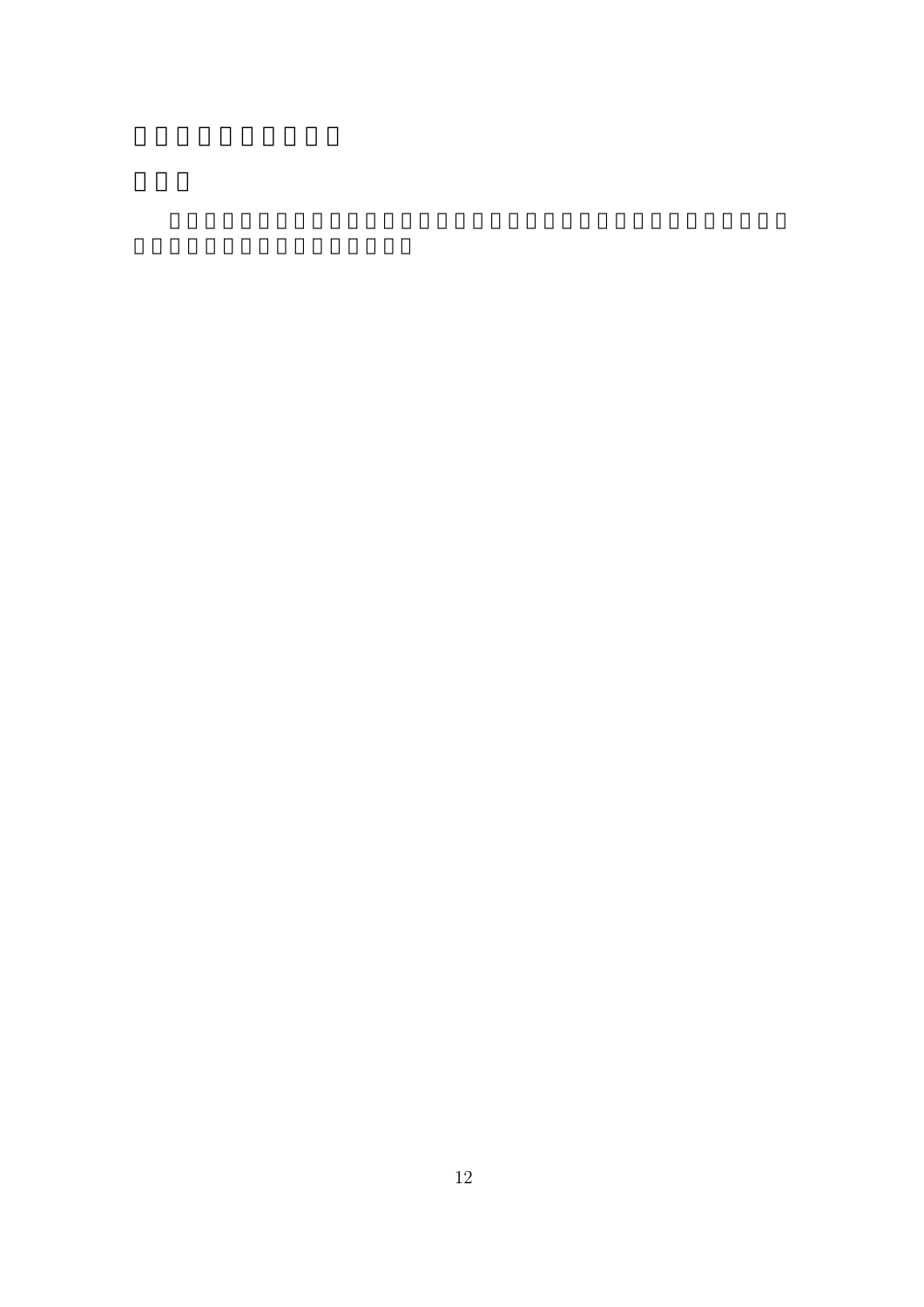$\qquad \qquad \textbf{(B4)} \qquad \qquad \textbf{(B4)}$ 

 $0.1\quad 5 \text{ keV}/q \quad q$ 

*•* 一酸化炭素および二酸化炭素分子との衝突における低速の二価および三価の

 $10~{\rm keV}$ 

 $2 \t 3$  $\begin{minipage}{0.9\linewidth} \label{eq:1} \begin{minipage}{0.9\linewidth} \textbf{micro-EBIS} \end{minipage} \begin{minipage}{0.9\linewidth} \begin{minipage}{0.9\linewidth} \begin{tabular}{l} \multicolumn{2}{c}{\textbf{0.9\linewidth}} \end{tabular} \end{minipage} \begin{minipage}{0.9\linewidth} \begin{minipage}{0.9\linewidth} \textbf{0.9} \end{minipage} \end{minipage} \begin{minipage}{0.9\linewidth} \begin{minipage}{0.9\linewidth} \begin{minipage}{0.9\linewidth} \textbf{0.9} \end{minipage} \end{$  $4 \t\t 13$  $2$  $1 \qquad \qquad 2 \qquad \qquad 3 \qquad \qquad 1.05 \sim 9.0 \ {\rm keV} \qquad \qquad 1 \qquad \qquad 2 \qquad \qquad 3 \qquad \qquad 3$ 1.05∼9.0 keV

 $10~{\rm keV}$ 

 $(1$ 

*•* タングステンイオンの電荷移行断面積に関する研究  $\Pi$  TER  $\Omega$  $(W)$  $\rm W$ 

w w and w R  $\sim$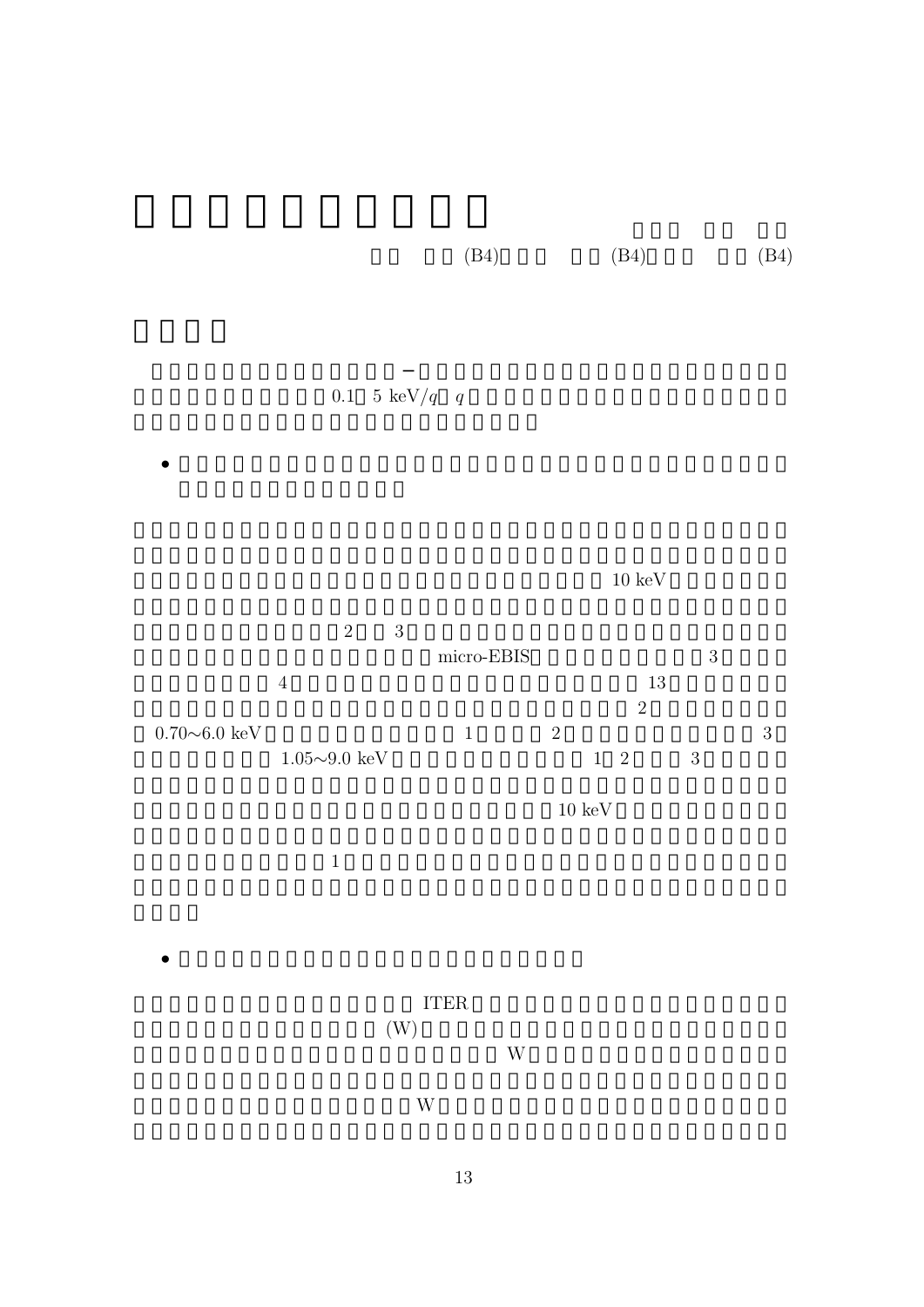${\rm W}$  $1$  and  $2$  w V 同定できるピークが観測された。今後、より多価の W イオンの発生を目指して、イ

- 1. Toshio Kusakabe, Hiroyuki Tawara, and Hiroyuki A. Sakaue: "Isotope Effect on Charge Transfer Cross Sections of Slow  ${}^{7}\text{Li}^{+}$  Ions in Collisions with  $H_2$ , HD, and D<sup>2</sup> Molecules" Plasma and Fusion Research, Vol. 8, 2401100 (2013).
- 2. Toshio Kusakabe, Hiroyuki Tawara, and Hiroyuki A. Sakaue: "Charge-Transfer Cross Sections of Slow Doubly and Triply Charged Carbon Ions from CO and  $CO<sub>2</sub>$  Molecules"

Plasma and Fusion Research, Vol. 8, 2401145 (2013).

1.  $\cdot$ "  $\mathcal{D}$ 

 $24$  , 397 (2013) (6 )

2. Masashi Kitajima, Toshio Kusakabe, K Moribayashi, Akinori Igarashi, Makoto Imai, H. Tsuchida, Lukas Pichl, Masamitsu Hoshino, M. Hiyama, Kazuhiko Okuno, K. Soejima, S. Shimakura, Kenji Motohashi, T. Morishita, Kunikazu Ishii, R. Suzuki, Hiroya Suno, Daichi Kato, Hiroyuki A. Sakaue, Izumi Murakami, Motoshi Goto, Sigeru Morita, K. Sato, H. Funaba, T. Ido, and B. J. Peterson: "Atomic and Molecular Database of Hydrogen-isotopes and Hydro-Carbons"

Annual Report of National Institute for Fusion Science, April 2012 - March 2013, 359 (2013) (11 )

3. Toshio Kusakabe, Lukas Pichl, Daiji Kato, and Hiroyuki A. Sakaue: "Measurement of Charge Transfer Cross Sections of Slow Tungsten Ions in Collisions with Hydrocarbon Molecules" Annual Report of National Institute for Fusion Science, April 2012 - March 2013, 467 (2013) (11 )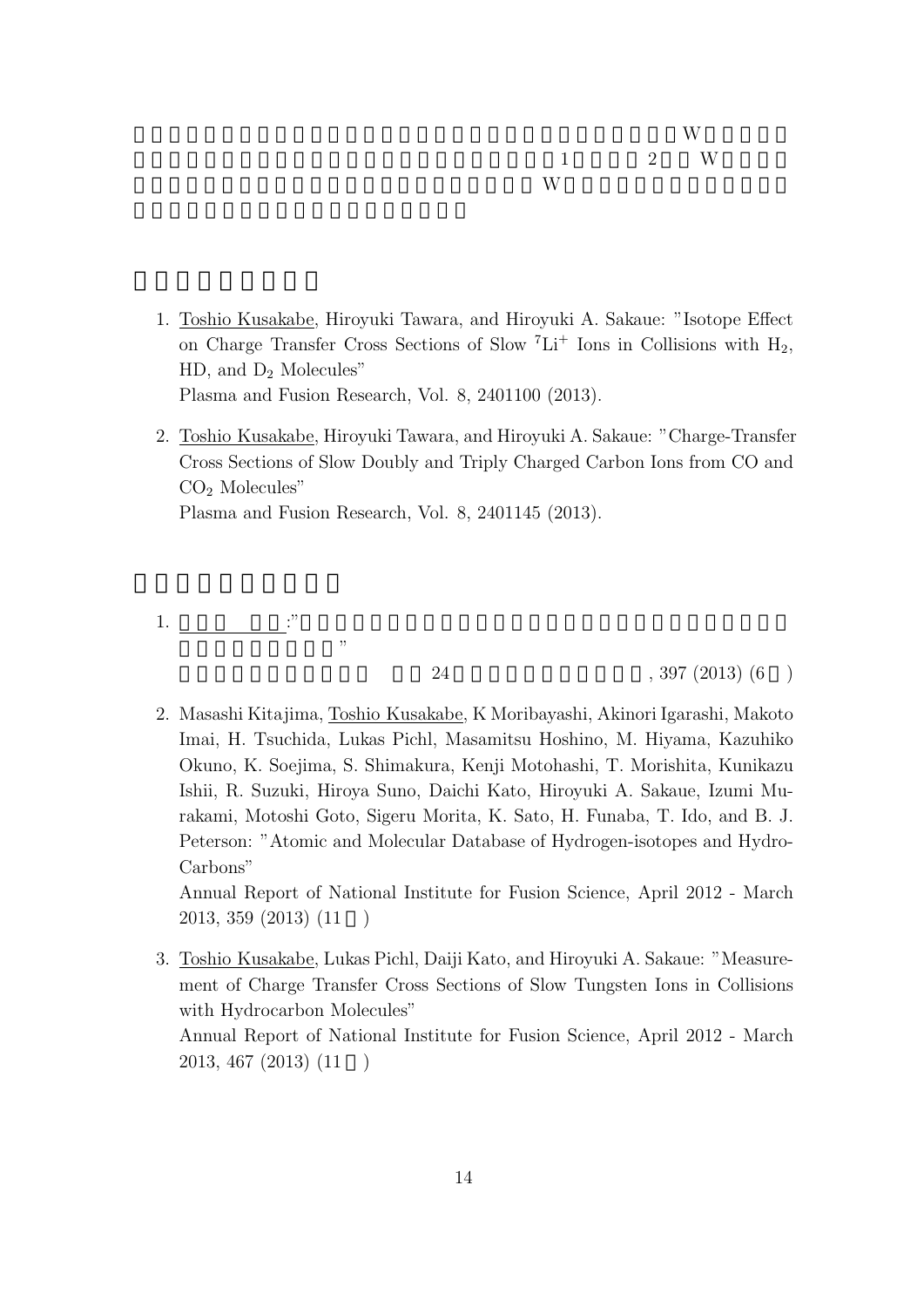- The set of the set of the set of the set of the set of the set of the set of the set of the set of the set of the set of the set of the set of the set of the set of the set of the set of the set of the set of the set of
	- •<br>• The contract of the contract of the contract of the contract of the contract of the contract of the contract
	- Si PIN  $\bullet$
- 1. Toshio Kusakabe, and Toshizo Shirai: "Charge Transfer Cross Sections of Slow Multiply Charged Neon Ions in Collisions with Noble Gas Atoms"  $23nd$  International Toki Conference (ITC-23), Ceratopia Toki,  $[20$  Nov. 2013].

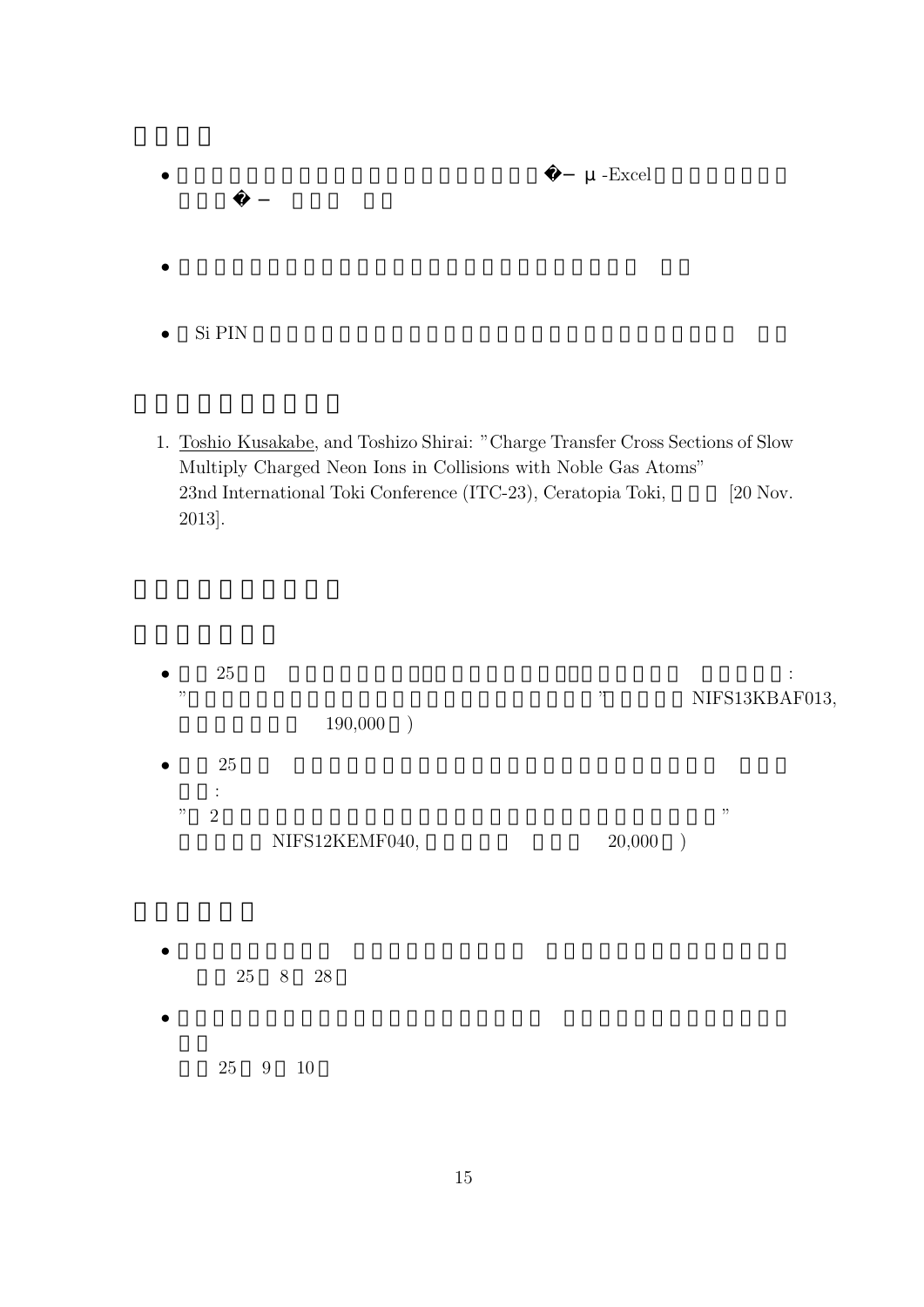- •<br>• The state of the state of the state of the state of the state of the state of the state of the state of the<br>• The state of the state of the state of the state of the state of the state of the state of the state of the  $26 \quad 3 \quad 5 \qquad 3 \quad 17$
- **•** The state  $\mathbb{R}$  is the state  $\mathbb{R}$  is the state  $\mathbb{R}$ 平成 25 8 8
- $($
- *•* 教員養成カリキュラム委員会 理工学部委員
- *•* 理工学部施設設備委員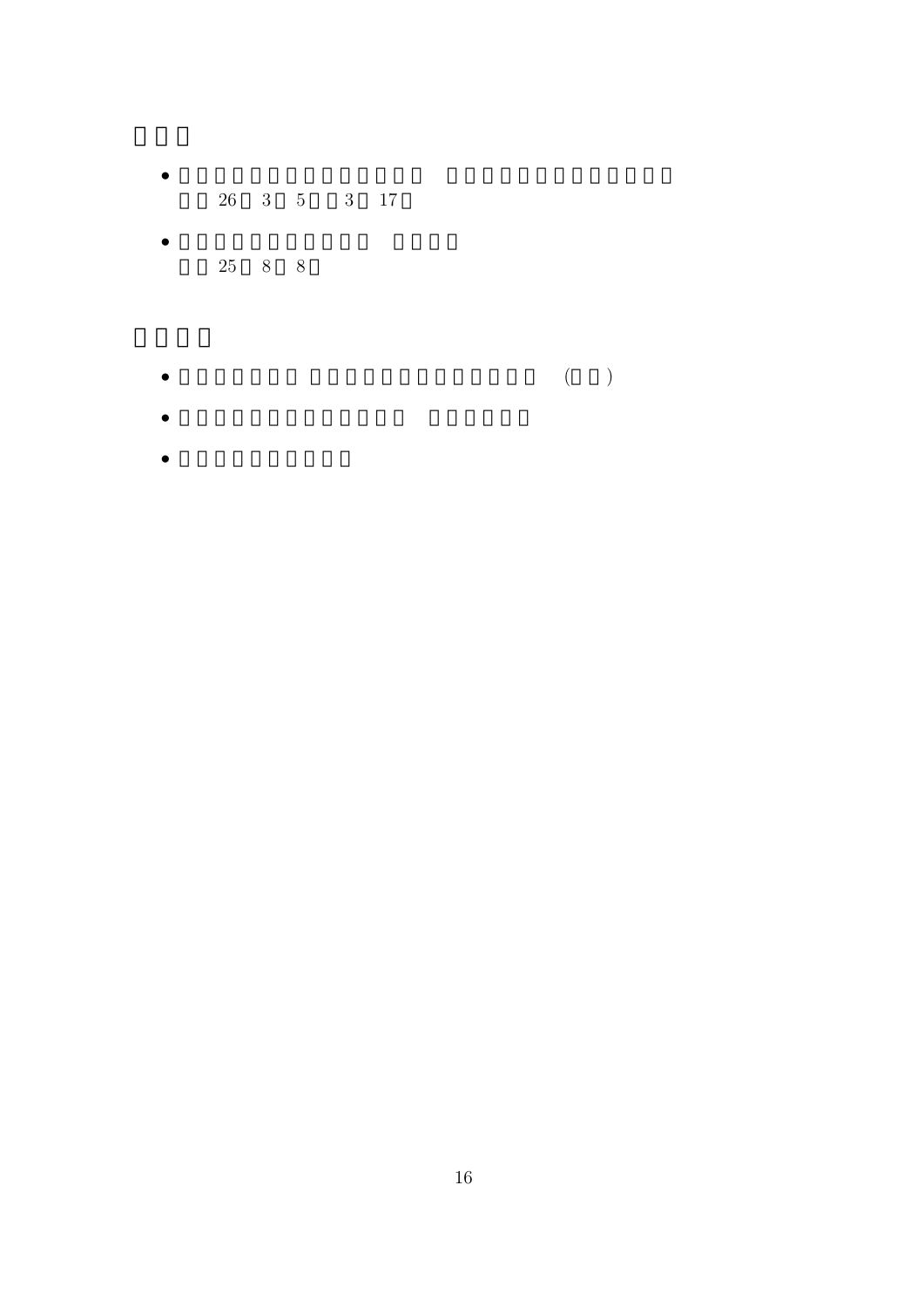|                | $($            |  |  |
|----------------|----------------|--|--|
|                |                |  |  |
|                | $\overline{a}$ |  |  |
|                |                |  |  |
| $\overline{a}$ |                |  |  |
|                |                |  |  |
|                |                |  |  |

| (B4) | (B4) |
|------|------|
| (B4) | (B4) |
|      | (B4) |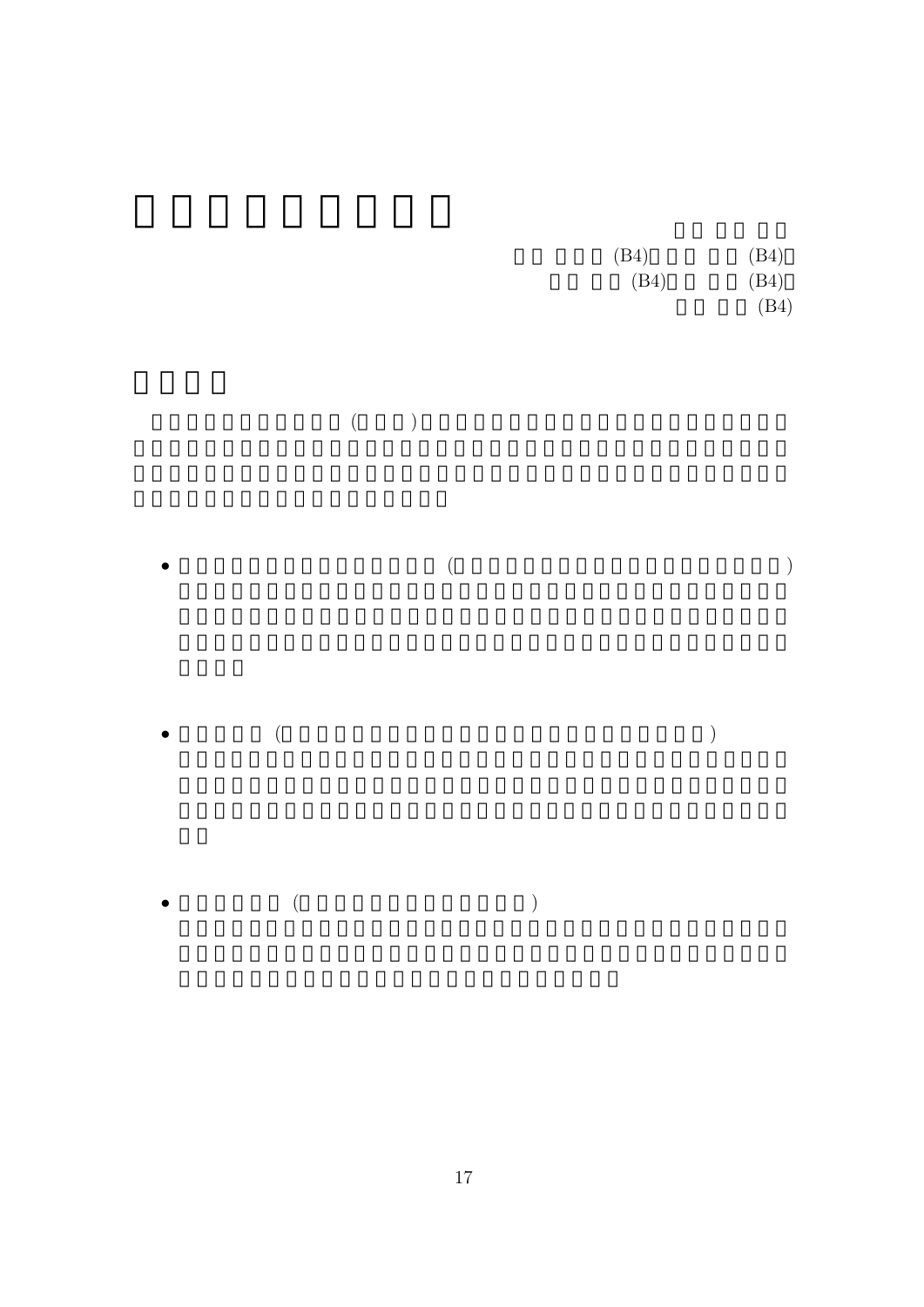1. "Atomic Quantum Simulation of Lattice Gauge-Higgs Model: Higgs Couplings and Emergence of Exact Local Gauge Symmetry" Kenichi Kasamatsu, Ikuo Ichinose, Tetsuo Matsui Physical Review Letters, **111**, 115303 (2013), arXiv:1212.4952 DOI:http://dx.doi.org/10.1103/PhysRevLett.111.115303

•  $Z(2)$ •  $\bullet$   $Z(2)$ •  $\mathbf{Z}(2)$ •  $\mathbf{Z}(2)$ **•**  $4 \quad \text{U}(1)$ 

 $1.$  $\mathcal{V}$  $25pDC-4$  [25 Sep. 2013]

•<br>• <sub>197</sub> + 197 + 197 + 197 + 197 + 197 + 197 + 197 + 197 + 197 + 197 + 197 + 197 + 197 + 197 + 197 + 197 + 197 + 197  $38$ 平成 25 7 21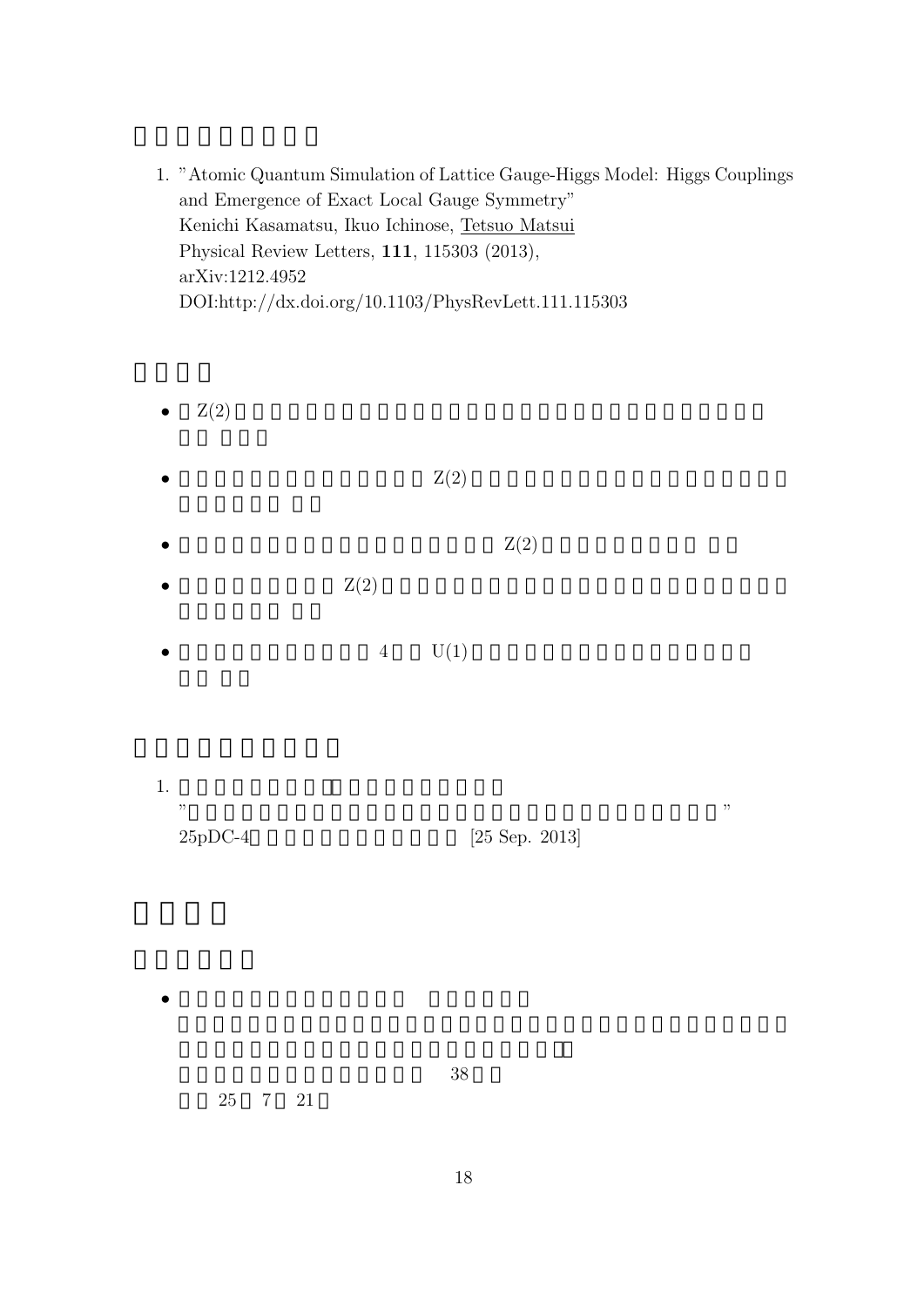- *•* 理工学部入学試験委員会委員(前、後期)
- *•* 総合理工学研究科自己点検委員会委員 (前、後期)
- •<br>• March 2000 product 2000 product 2000 product 2000 product 2000 product 2000 product 2000 product 2000 produc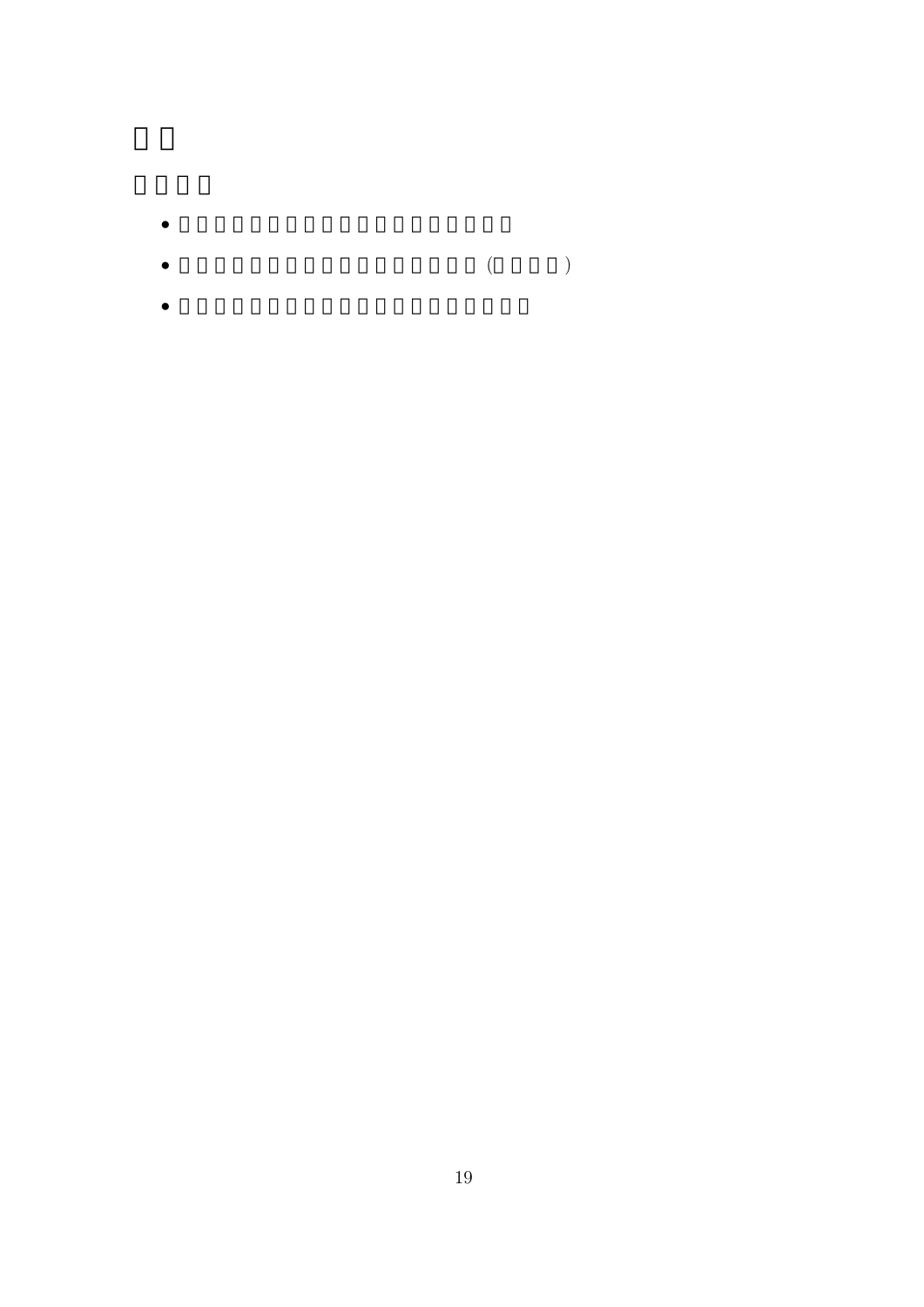| (B4) | (B4) |
|------|------|
| (B4) | (B4) |
| (B4) | (B4) |

10<sup>−9</sup> K

 $\rm BEC$ 

•<br>• <sub>•</sub> "<sub></sub>  $U(1)$  $U(1)$  $\lq\lq$  pure"

 $3$  confinement, Coulomb, Higgs 3 • 2  $3$  2  $2$   $\qquad$  U(1)  ${\bf Bogoliubov-de \, \, Gennes}$ 3  $3$ (NG)  $2$   $N$ G  $2$ 

 $\sim$  2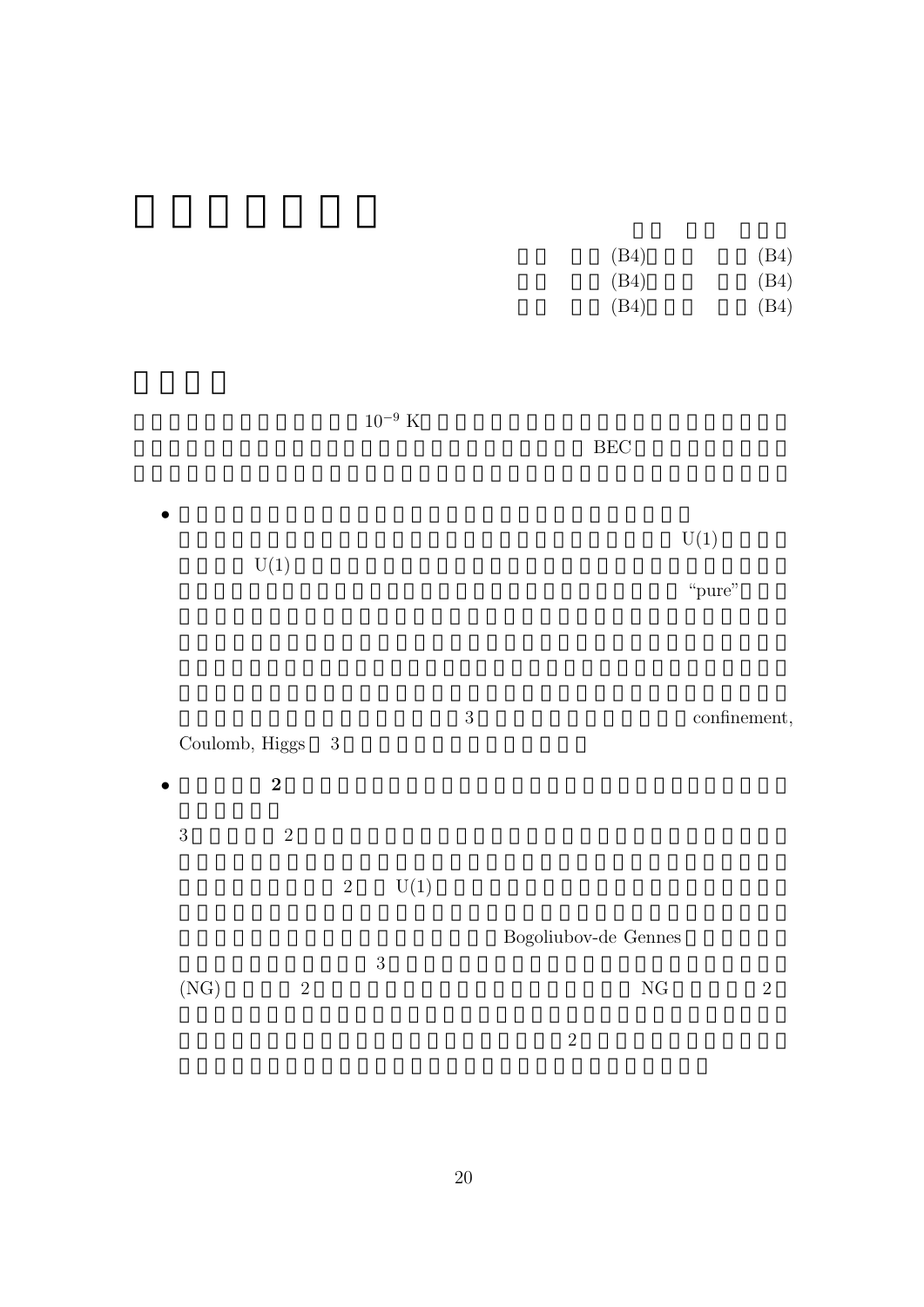- 1. "Nambu-Goldstone modes in segragated Bose-Einstein condensates" Hiromitsu Takeuchi and Kenichi Kasamatsu Physical Review A **88**, 043612 (5 pages) (2014) (10 ) arXiv:1309.3224 [cond-mat.quant-gas] DOI:10.1103/PhysRevA.88.043612
- 2. "D-brane solitons and boojums in field theory and Bose-Einstein condensates" Kenichi Kasamatsu, Hiromitsu Takeuchi, and Muneto Nitta Journal of Physics: Condensed Matter **25**, 404213 (14 pages) (2013) (10); special issue on "Condensed matter analogues of cosmology" arXiv:1303.4469 [cond-mat.quant-gas] DOI:10.1088/0953-8984/25/40/404213
- 3. "Atomic Quantum Simulation of Lattice Gauge-Higgs Model: Higgs Couplings and Emergence of Exact Local Gauge Symmetry" Kenichi Kasamatsu, Ikuo Ichinose, and Tetsuo Matsui Physical Review Letters **111**, 115303 (5 pages) (2013) (9) arXiv:1212.4952 [quant-ph] DOI:10.1103/PhysRevLett.111.115303
- 4. "Wall-vortex composite solitons in two-component Bose-Einstein condensates" Kenichi Kasamatsu, Hiromitsu Takeuchi, Makoto Tsubota, and Muneto Nitta Physical Review A **88**, 013620 (14 pages) (2013) (7 ) arXiv:1303.7052 [cond-mat.quant-gas] DOI:10.1103/PhysRevA.88.013620
- 5. "Tachyon Condensation and Brane Annihilation in Bose-Einstein Condensates: Spontaneous Symmetry Breaking in Restricted Lower-Dimensional Subspace" Hiromitsu Takeuchi, Kenichi Kasamatsu, Makoto Tsubota, and Muneto Nitta Journal of Low Temperature Physics **171**, 443-454 (2013) (5) arXiv:1211.3952 [cond-mat.other] DOI:10.1007/s10909-012-0816-z
- 1. "Quantized vortices and quantum turbulence" Makoto Tsubota and Kenichi Kasamatsu pp. 283-300 (Chap.13) in "Physics of Quantum fluids: New Trends and Hot Topics in Atomic and Polariton Condensates" (Alberto Bramati and Michele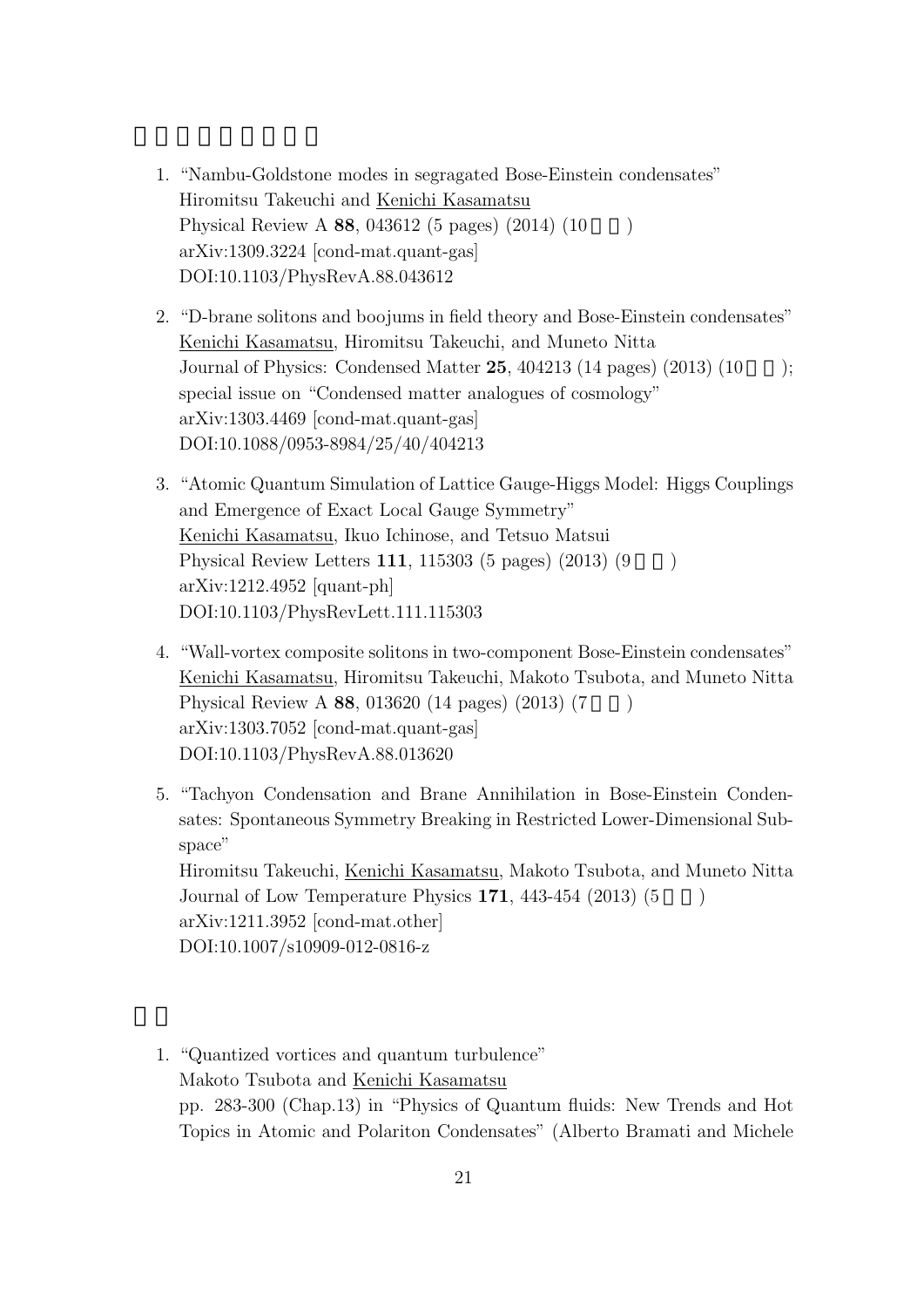Modugno eds., Springer) (2013 7) arXiv:1202.1863 [cond-mat.quant-gas]

2. "Quantized vortices in superfluid helium and atomic Bose-Einstein condensates"

Makoto Tsubota, Kenichi Kasamatsu, and Michikazu Kobayashi pp. 156-252 (Chap.2) in "Novel Superfluids Volume 1" (International Series of Monographs on Physics) (K. Bennemann and J B. Ketterson eds., Oxford Univ. Press) (2013 4) arXiv:1004.5458 [cond-mat.quant-gas]

| $\bullet$ | $\overline{2}$        |               | snake instability |     |  |
|-----------|-----------------------|---------------|-------------------|-----|--|
| $\bullet$ |                       |               |                   |     |  |
| $\bullet$ | $\mathbf{1}$          |               |                   |     |  |
| $\bullet$ | $\overline{2}$<br>(2) |               |                   |     |  |
| $\bullet$ | $\overline{2}$        | Bose-Einstein |                   | (1) |  |
| $\bullet$ |                       |               |                   |     |  |

- 1. Hiromitsu Takeuchi, and Kenichi Kasamatsu: "Nambu-Goldstone modes in segregated Bose-Einstein condensates" APS March Meeting 2014, Denver, Colorado, USA [3 March 2014]
- 2. Hiromitsu Takeuchi, Kenichi Kasamatsu, Makoto Tsubota, and Muneto Nitta: "Diffusion of Vortices to' Extra-Dimension 'in Tachyon Condensation via Domain Wall Annihilation in Segregated Bose-Einstein Condensates" International Symposium on Quantum Fluids and Solids 2013 (QFS2013), Matsue, Japan [3 Aug. 2013]
- 3. Kenichi Kasamatsu, Ikuo Ichinose, and Tetsuo Matsui: "Implementation of Lattice Gauge-Higgs Model in Quantum Simulators of Cold Atoms" International Symposium on Quantum Fluids and Solids 2013 (QFS2013), Matsue, Japan [3 Aug. 2013]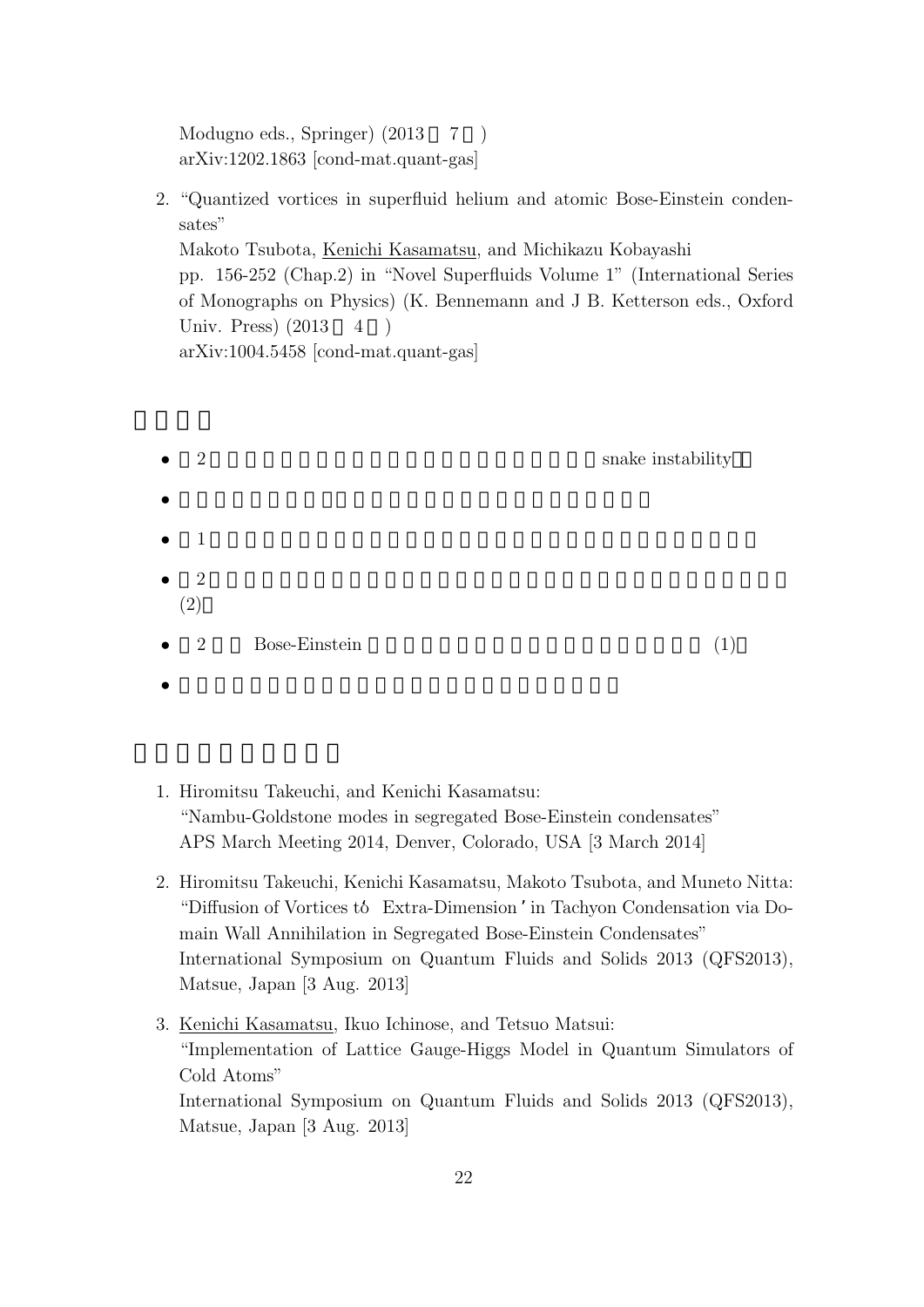

3. Kenichi Kasamatsu:

"Cold atom quantum simulators with synthetic gauge fields and dynamical gauge fields"

Seminar for the group of Prof. Thomas Busch (Quantum system unit) at OIST, Okinawa [10 Mar. 2014]

 $4. \frac{4}{a}$  $\alpha$  $, ,$  $[27 \text{ Aug.}]$ 2013]

5. Kenichi Kasamatsu:

"Atomic quantum simulations of lattice gauge theory: effect of gauge symmetry breaking"

Summer Workshop on "Physics, Mathematics, And All That Quantum Jazz", Kinki Univ. Osaka [8 Aug. 2013]

*•* 近畿大学キャンパス見学(私立上宮高等学校) 模擬講義

平成 25 9 5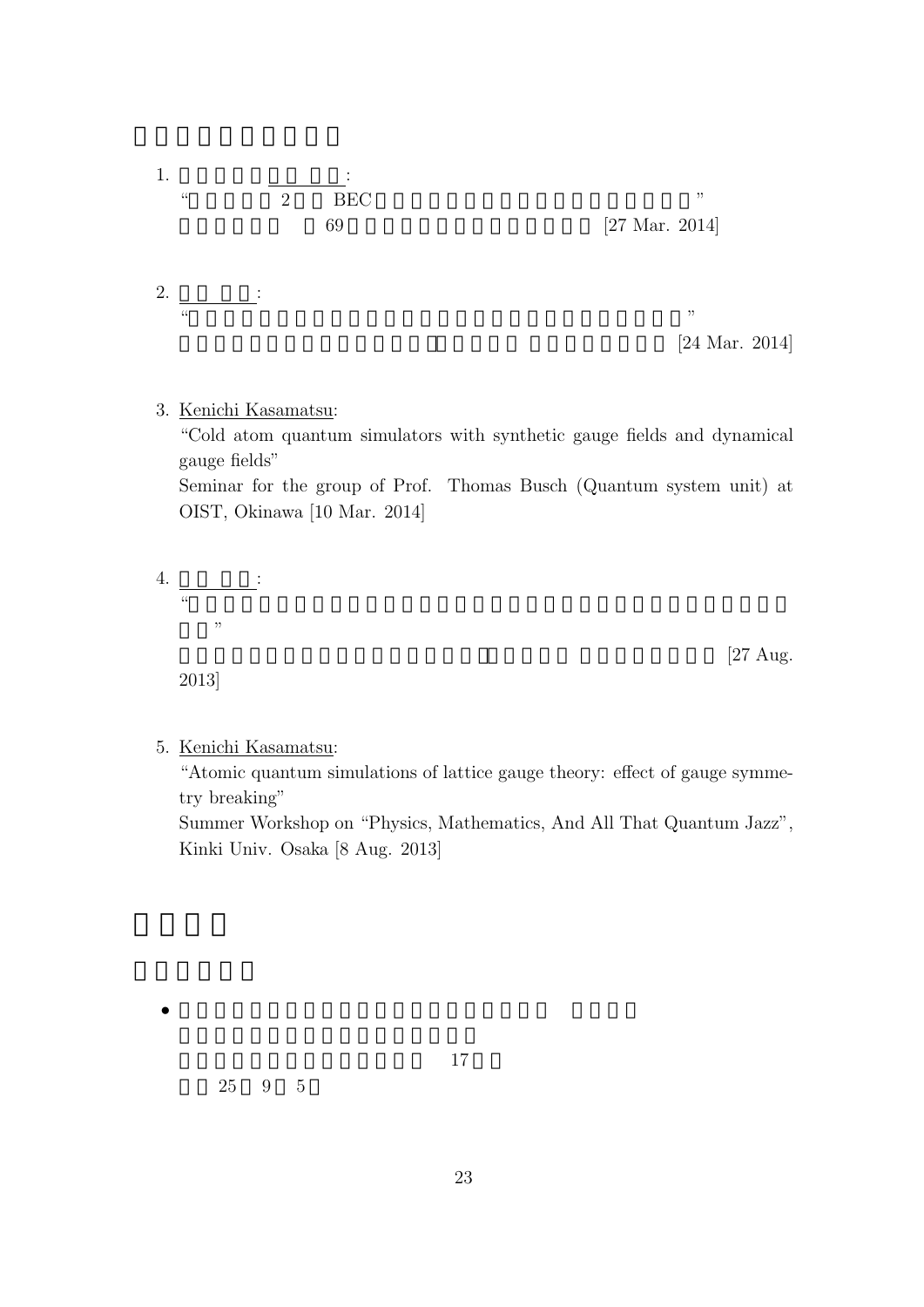*•* 「ファンダメンタル物理学」 力学 (共立出版)

- *•* 学部教務委員(前、後期)
- *•* 大学院教務委員 (後期)
- *•* 物理学習支援室 世話人
- 4
- *•* ISRN Condensed Matter Physics (Hindawi publishing corporation) Editorial board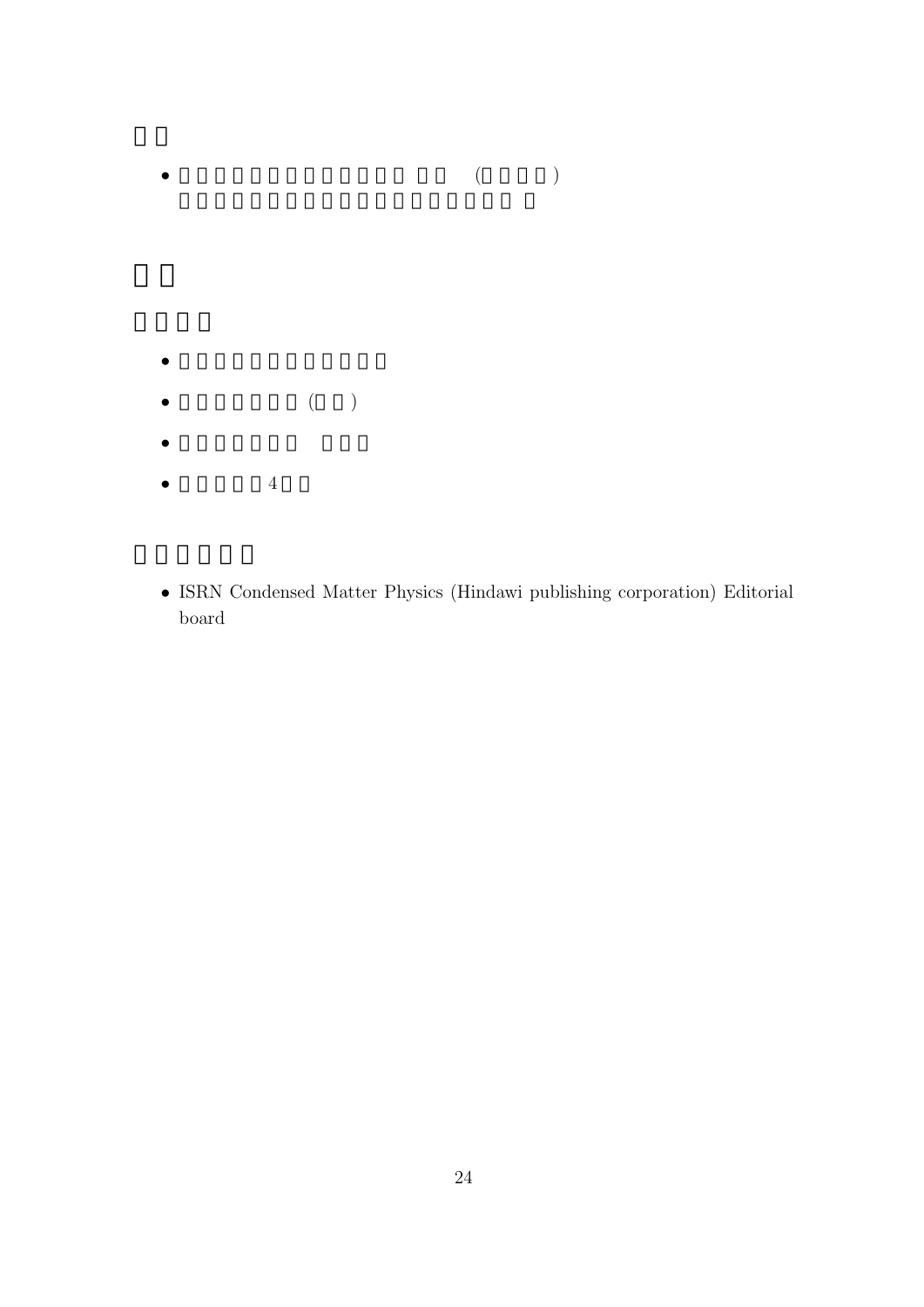$(B4)$ 

 $20 \hspace{1.5cm} 2011$ 

 $2011$ 

 $\sum$ iherl  $\sum$ 

 $3$ 

 $21$ 

 $20$ 

 $Schoen$  Gyroid Gyroid

 $20$ 

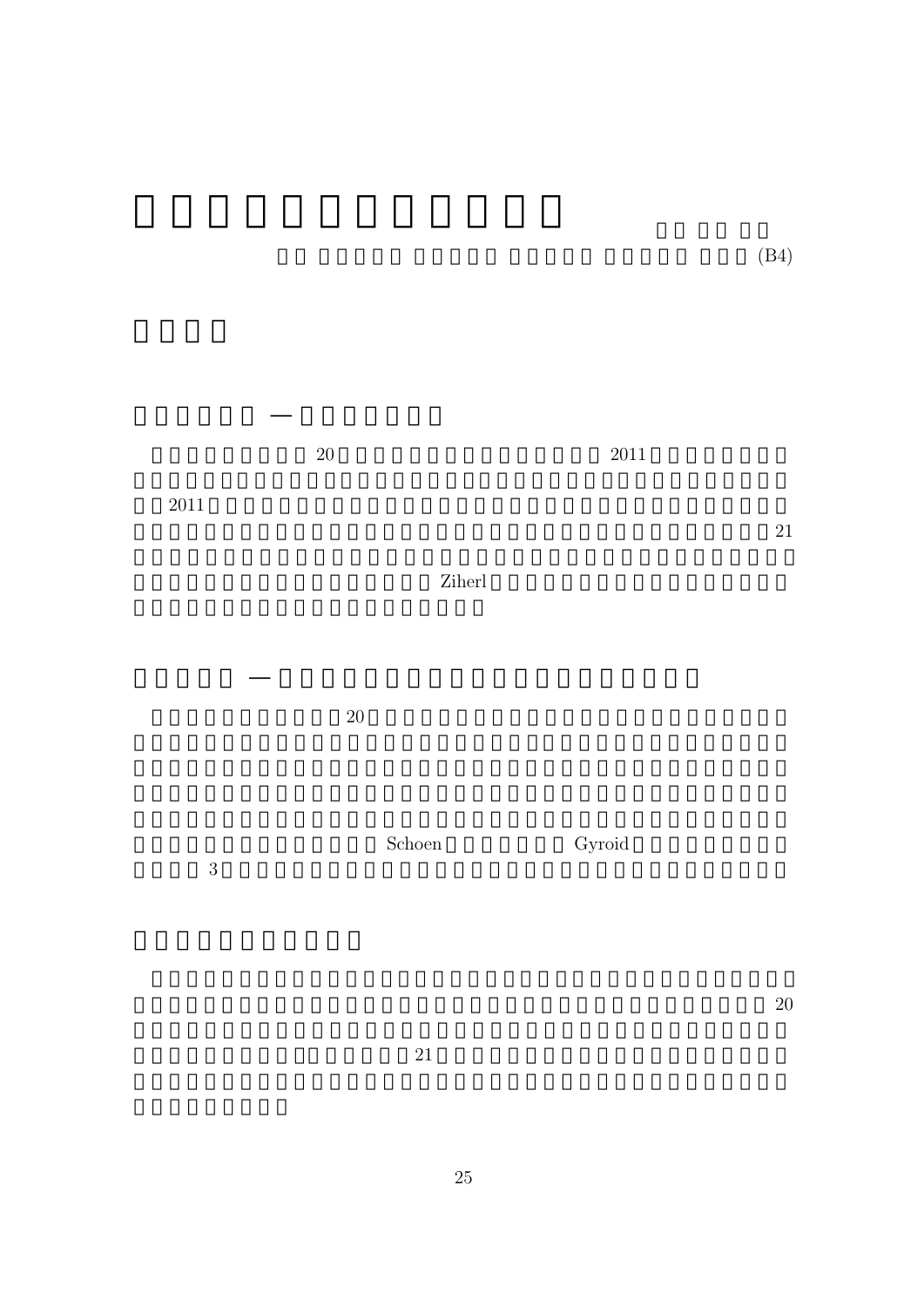- 1. "Mosaic two-lengthscale quasicrystals" T. Dotera, T. Oshiro, P. Ziherl: nature, **506**, 208-211 (2014).  $2.$  " $\,$ " 堂寺知成: 48 pp. 331-340 (2013).
- $5$ 「高分子ナノテクノロジーハンドブック-最新ポリマ -ABC 技術を中心として-」西敏  $(2014.2)$  1031 NTS pp. 788-794. ISBN 978-4-86043-410-6. • **•** The contract of the contract of the contract of the contract of the contract of the contract of the contract of the contract of the contract of the contract of the contract of the contract of the contract of the cont • **•** The contract the contract to the contract to the contract to the contract of the contract of the contract of the contract of the contract of the contract of the contract of the contract of the contract of the contrac • **•** The state  $\mathbf{r}$ *•* 「コア-シェル粒子が作る二次元準結晶構造 -頂点統計-」別宮 進一  $Prenkel-Ladd$ 
	- 1. Tomonari Dotera, T. Oshiro and P. Ziherl: "Random quasicrystals formed by hard-core/square-shoulder particles" "International Conference: Geometry and Physics of Spatial Random Systems" Freudenstadt (Black Forest), Germany [10 Sept. 2013](Poster).
	- 2. Tomonari Dotera,T. Oshiro and P. Ziherl: "Simulation study of two-lengthscale quasicrystals" "12th International Conference on Quasicrystals  $(ICQ12)$ " Kraków, Poland [2] Sept. 2013].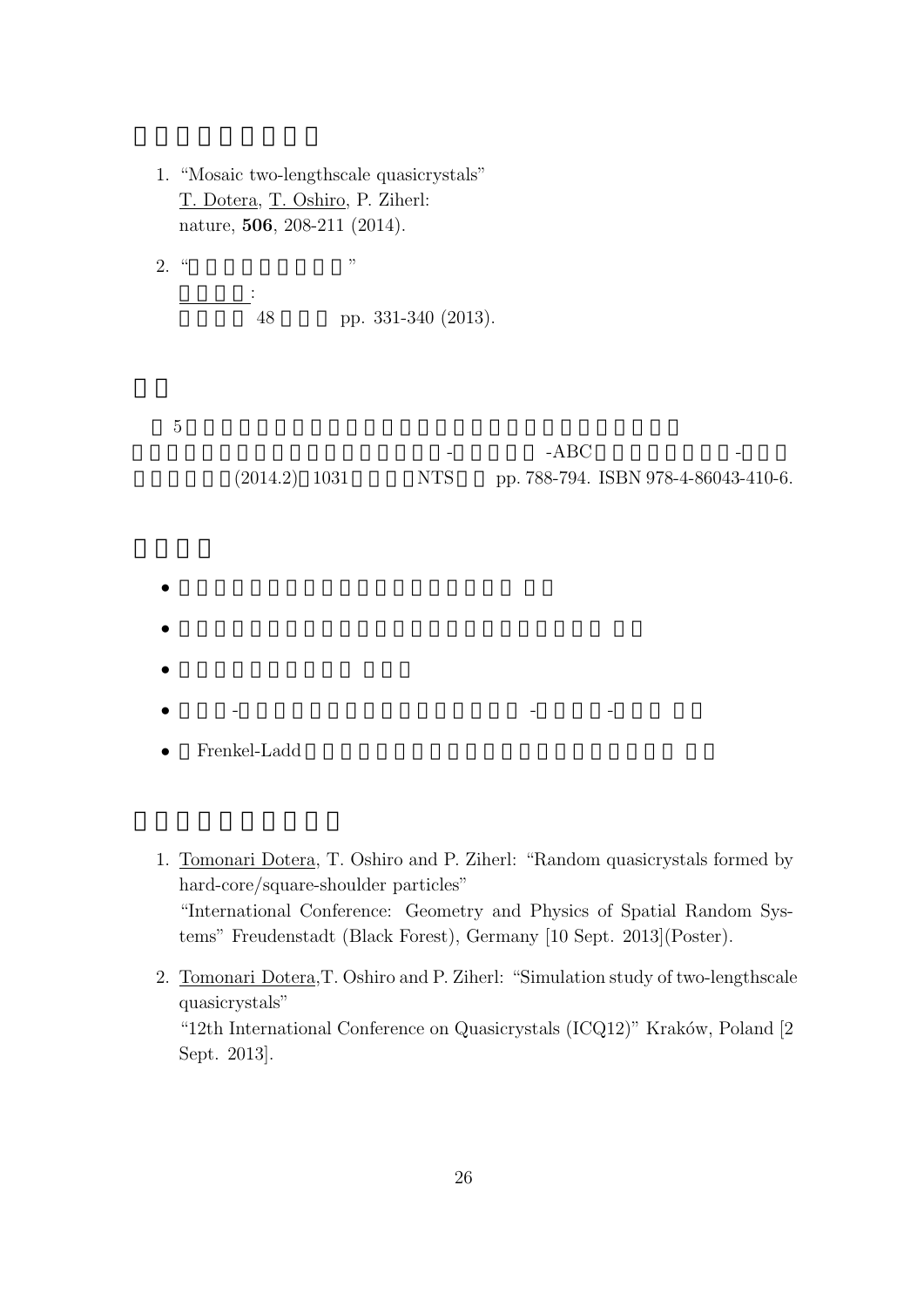1.  $\cdots$ ,  $\vdots$  "  $\hspace{1.6cm}$   $\hspace{1.6cm}$   $\hspace{1.6cm}$ 12 [30 March 2014]. 2.  $\frac{1}{\sqrt{34}}$   $\frac{6}{\sqrt{7}}$   $\frac{6}{\sqrt{7}}$   $\frac{7}{\sqrt{7}}$   $\frac{4}{\sqrt{7}}$   $\frac{4}{\sqrt{7}}$  $\hspace{1.5cm}$   $\hspace{1.5cm}$   $\hspace{1.5cm}$   $\hspace{1.5cm}$   $\hspace{1.5cm}$   $\hspace{1.5cm}$   $\hspace{1.5cm}$   $\hspace{1.5cm}$   $\hspace{1.5cm}$   $\hspace{1.5cm}$   $\hspace{1.5cm}$   $\hspace{1.5cm}$   $\hspace{1.5cm}$   $\hspace{1.5cm}$   $\hspace{1.5cm}$   $\hspace{1.5cm}$   $\hspace{1.5cm}$   $\hspace{1.5cm}$   $[29 \text{ March } 2014]$ . 3.  $\frac{1}{\sqrt{1-\frac{1}{2}}\sqrt{1-\frac{1}{2}}\left(\frac{1}{2}-\frac{1}{2}\right)}$  $[17 \text{ Dec. } 2013]$ . • 2013 (C)  $3 \t25400431,$  $5070,000$  25 2990,000 ) • 2013 (C) 25400072,  $1560,000$  25  $1170,000$  ) • *•* [March 2014]. [6 March 2014]. • Nature Physics, News & Views Nature [1 March 2014]. •  $2/3$   $2/17$   $2/27$  $Yahoo$   $[{\rm Feb. 2014}].$ •<br>• A· The state of the state of the state of the state of the state of the state of the state of the state of t  $-$  3  $[3 \text{ Feb. } 2014]$ . •<br>• <sub>\*</sub> [May 2013].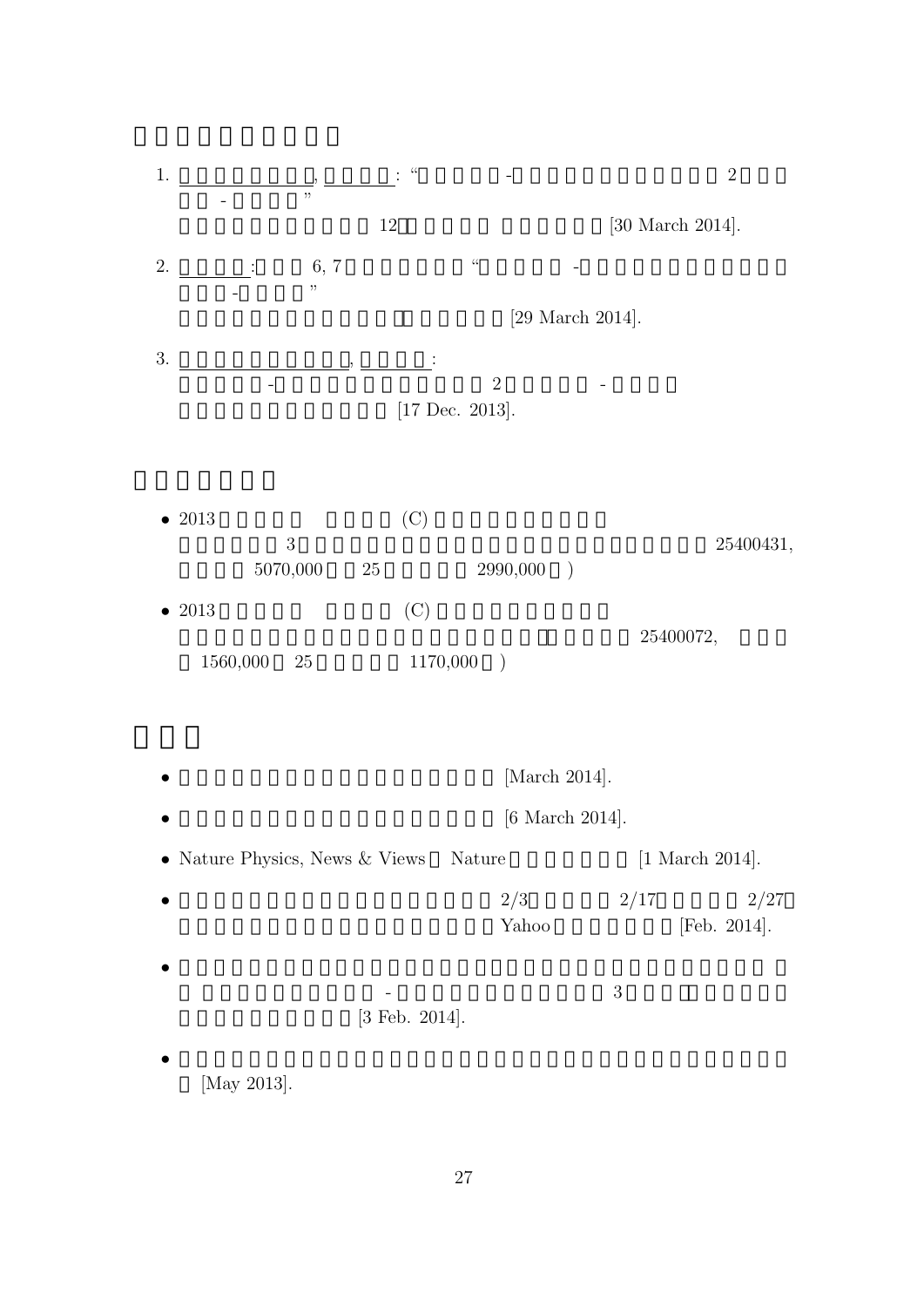- 1.  $(13)$  6 12ch(BS)  $1.$ 29 *•* 専任教員資格選考委員(前期) *•* 学部就職対策委員(前期) *•* 学部図書・広報委員長(後期) *•* リポジトリ運営会議委員(後期) *•* 大学院広報委員長(通期) *•* 大学院委員(通期) *•* 運営会議委員(通期) *•* 中期計画検討委員(通期)
	- *•* Chair, International Union of Crystallography (IUCr 2014) MS-57 (2014).
	- *•* 科学技術振興機構 さきがけ「超空間制御と革新的機能創成」領域アドバイザー  $(2013.6-).$
	- *•* Program Committee, International Conference on Quasicrystals (ICQ12) (2013).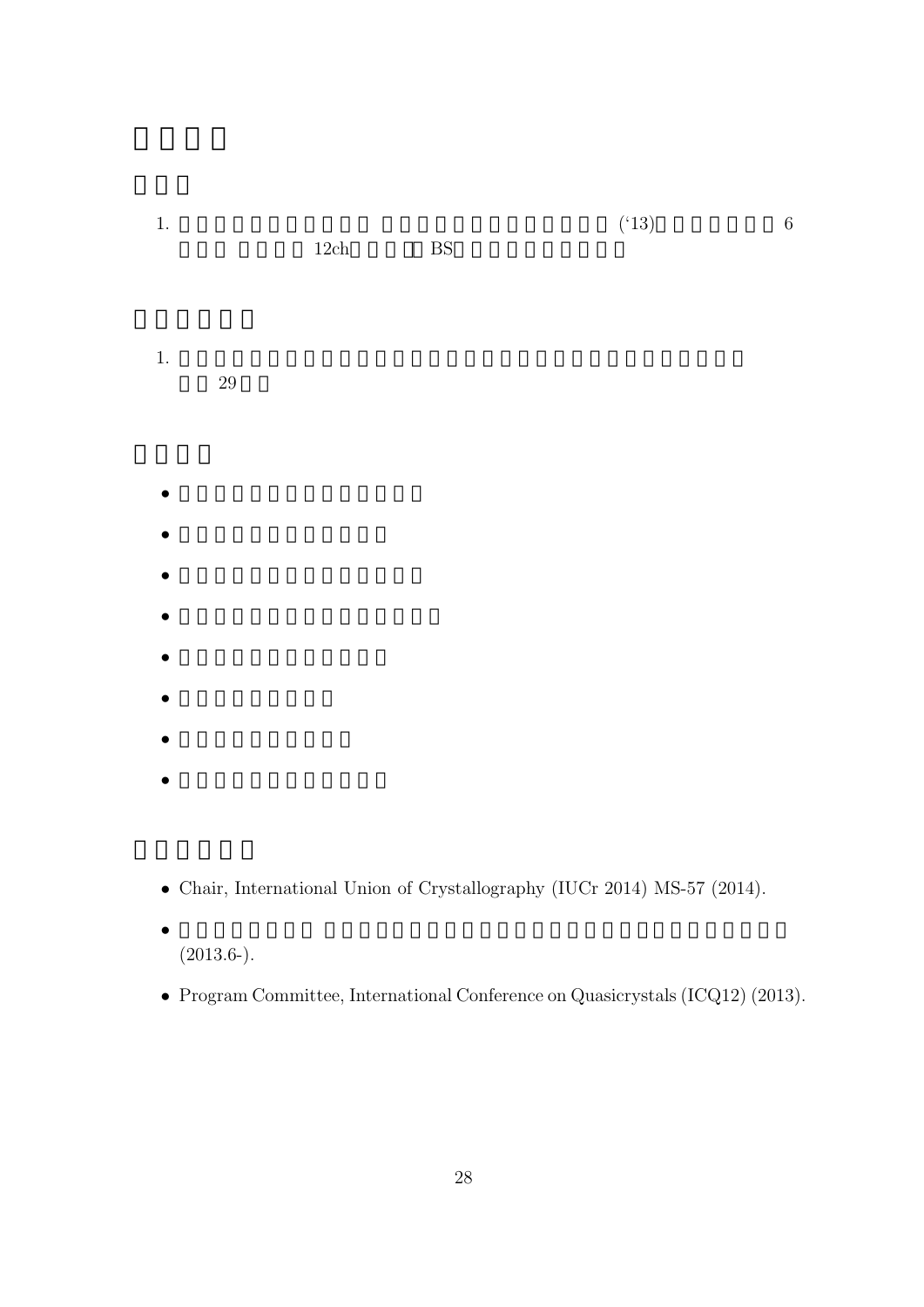$($ Chiara Bagnasco, Utkan Güngördü (D3)

 $(B4)$ 



 $NMR$ 



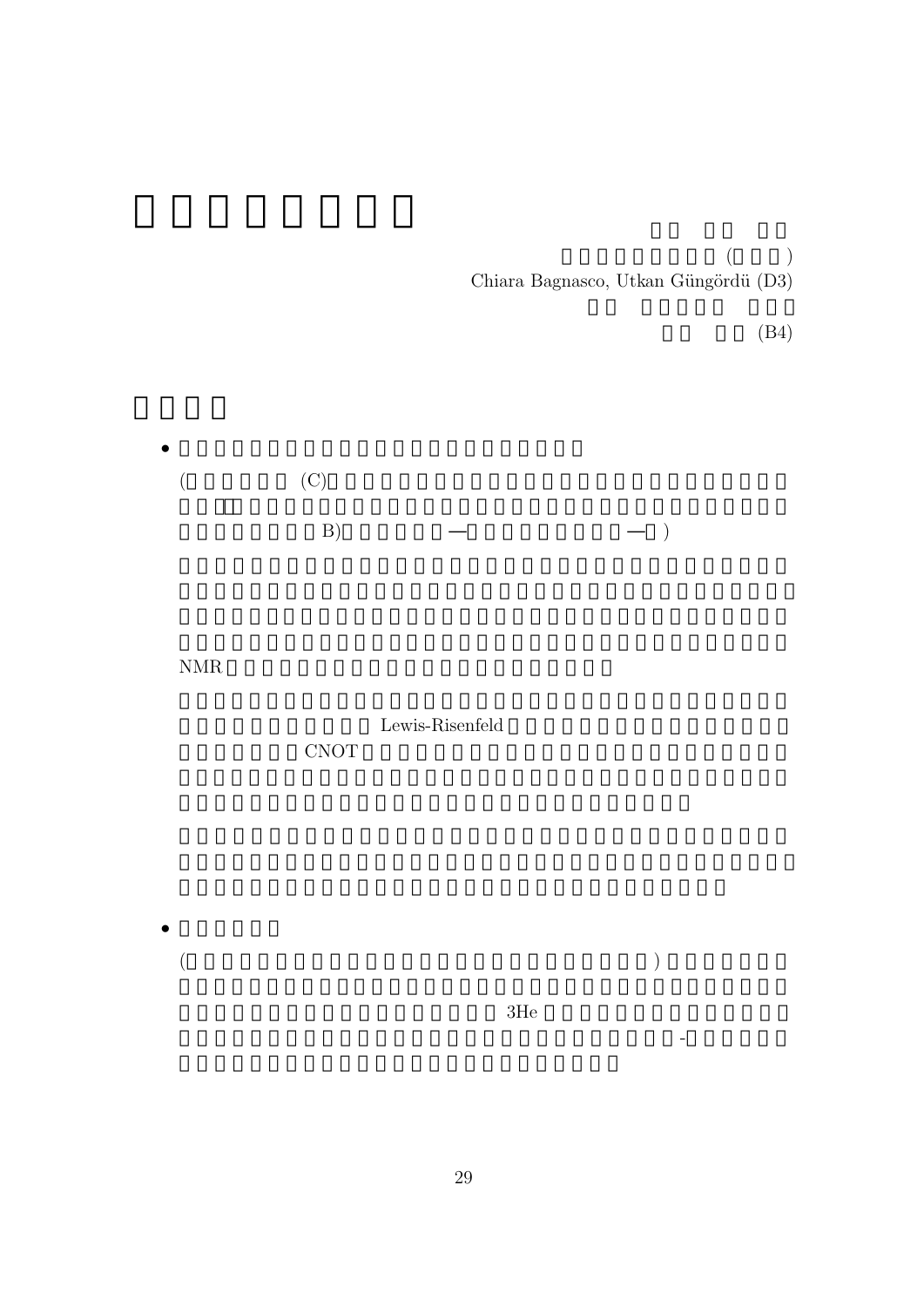- 1. "A quantum genetic algorithm with quantum crossover and mutation operations" Akira SaiToh, Robabah Rahimi and Mikio Nakahara Quantum Information Processing, **13**, 737755 (2014), (3) arXiv:1202.2026 [cs.NE, quant-ph] DOI: 10.1007/s11128-013-0686-6
- 2. "Non-Adiabatic Universal Holonomic Quantum Gates Based on Abelian Holonomies" Utkan Güngördü, Yidun Wan and Mikio Nakahara Journal of the Physical Society of Japan, **83**, 034001 (2014), (3) arXiv:1307.8001 [quant-ph] DOI: http://dx.doi.org/10.7566/JPSJ.83.034001
- 3. "Multiple half-quantum vortices in rotating superfluid 3He" Mikio Nakahara and Tetsuo Ohmi Physical Review B **89**, 104515 1–5 (2014), (3) arXiv:1308.0957 [cond-mat.supr-con] DOI: 10.1103/PhysRevB.89.104515
- 4. "Implementation of a simple operator-quantum-error-correction scheme" Yasushi Kondo, Chiara Bagnasco and Mikio Nakahara Physical Review A **88**, 022314 1–5 (2013), (8) arXiv:1209.0557 [quant-ph] DOI: 10.1103/PhysRevA.88.022314

•<br>• The contract of the contract of the contract of the contract of the contract of the contract of the contract

 $\bullet$   $\bullet$   $\rm{^{3}He}$ 

- •<br>• The state that the state the state the state three states and the state three states are the state of the st
- 1. U. Güngördü, M. Nakahara. C.-K. Li, Y.-T. Poon and N.-S. Sze: "RECUR-SIVE CONSTRUCTION OF NOISELESS SUBSYSTEM FOR QUDITS" 48th Annual Meeting of the Finnish Physical Society, Tampele, Finland [12 March 2014]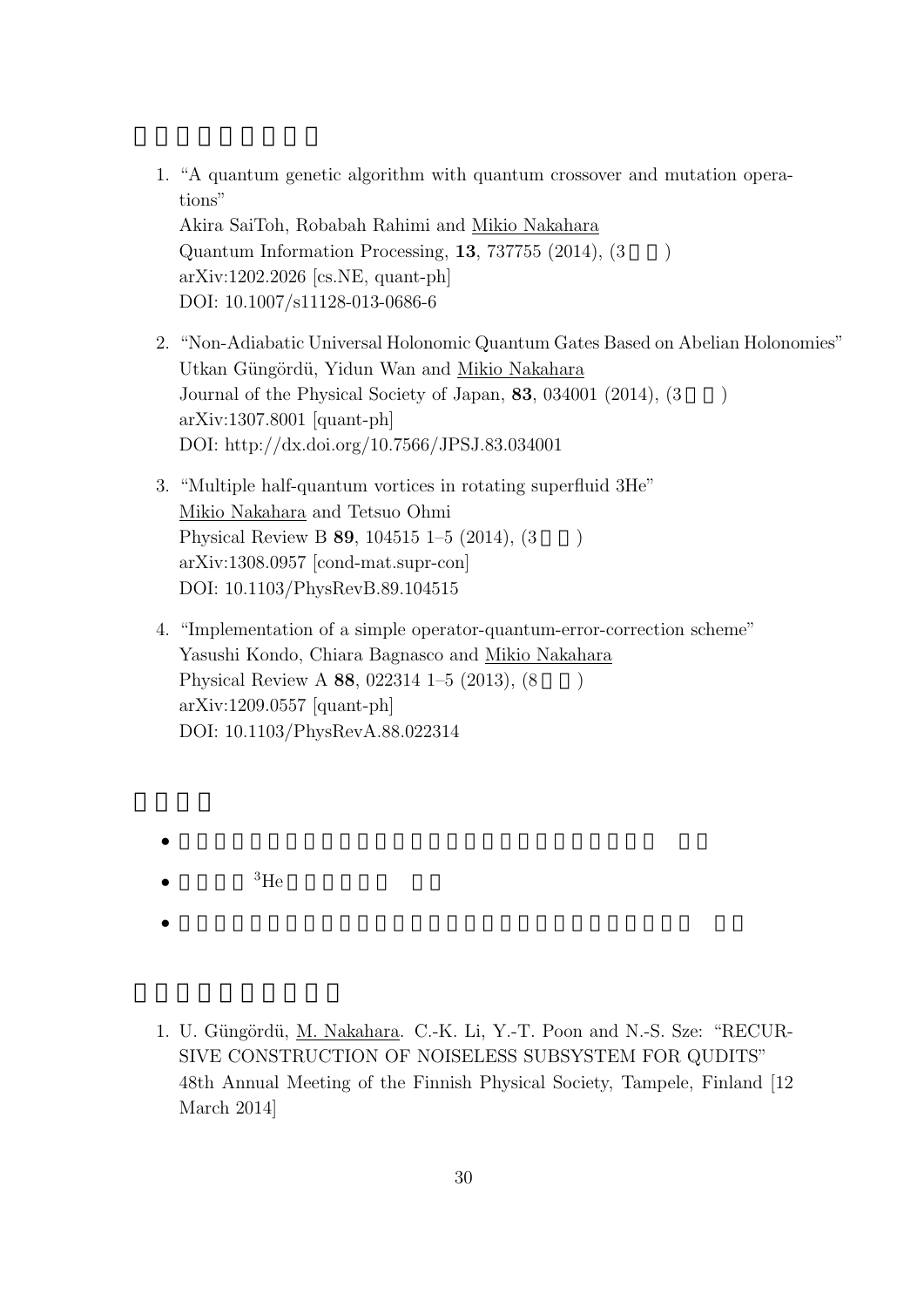- 2. Mikio Nakahara: "Quantum Error Correction with Mixed State Ancilla Qubits" (invited talk) 5th Workshop on Quantum Information Science, Hong Kong, China [3 January 2014]
- 3. Mikio Nakahara: "Quantum Error Correction with Mixed State Ancilla Qubits" (invited talk) 2013 Shanghai International Conference on Matrix Analysis and Applications, Shanghai, China [28 December 2013]
- 4. Mikio Nakahara: "Concatenated Composite Pulses" (invited talk) "NMR in Rio", Rio de Janeiro, Brazil [27 November 2013]
- 5. Mikio Nakahara: "Tutorial: Nonadiabatic Quantum Control" (invited talk) A workshop of the Center of Excellence in Low Temperature Quantum Phenomena and Devices, Helsinki, Finland [7 November 2013]
- 1. Mikio Nakahara(presenter): "Concatenated Composite Pulses: Toward High-Precision Quantum Gate Implementation" C3QS: Coherent Control of Complex Quantum Systems 2013,  $[11$  April 2013]
- 2. Mikio Nakahara(presenter): "Quantum control of four-level systems beyond adiabatic regimes " C3QS: Coherent Control of Complex Quantum Systems 2013,  $[10$  April 2013]
- 3. Mikio Nakahara(presenter): "Multiple Half-Quantum Vortices in Rotating Superfluid 3He"

 $[19$  December 2013]

• 2013 (C)  $\qquad \qquad :$ 

23540470,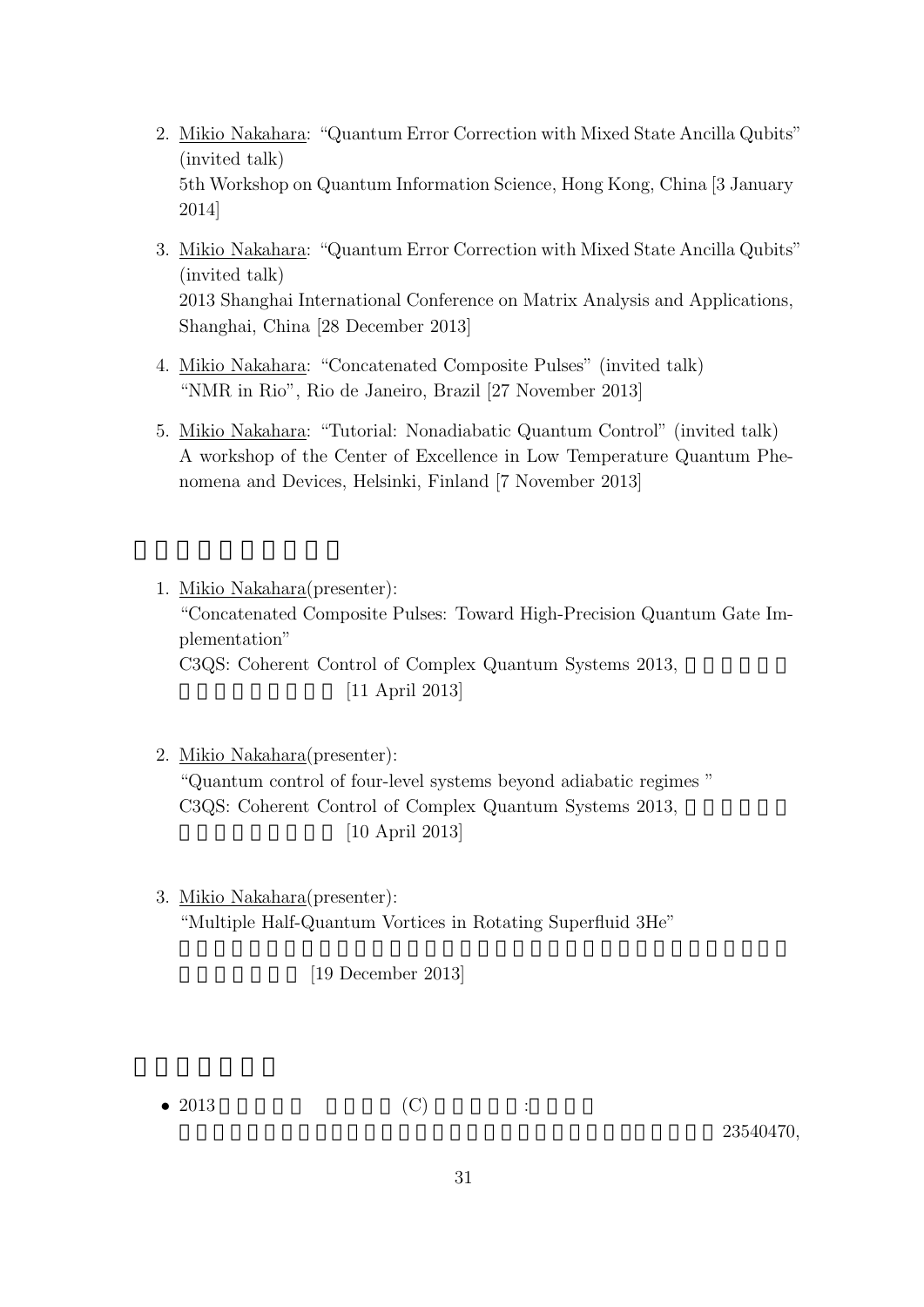|                | 4,940,000 | 2011-2013 | 1,300,000 | 2013      | ))        |
|----------------|-----------|-----------|-----------|-----------|-----------|
| • 2013         |           |           |           |           |           |
| 2013           | ))        |           |           | 22103003, | 300,000   |
| • 2013         |           | (B)       |           |           |           |
| 2013           | ))        |           | 24320008, |           | 270,000   |
| $\bullet$ 2013 |           | (C)       |           |           |           |
|                | 200,000   | 2013<br>) |           |           | 25400422, |

•<br>• <sub>199</sub> / <sub>199</sub> / 199 / 199 / 199 / 199 / 199 / 199 / 199 / 199 / 199 / 199 / 199 / 199 / 199 / 199 / 199 / 199 /  $38$ 

平成 25 8 24

*•* 総合理工学研究科理学専攻長(前期)

*•* 総合理工学研究科理学副専攻長(後期)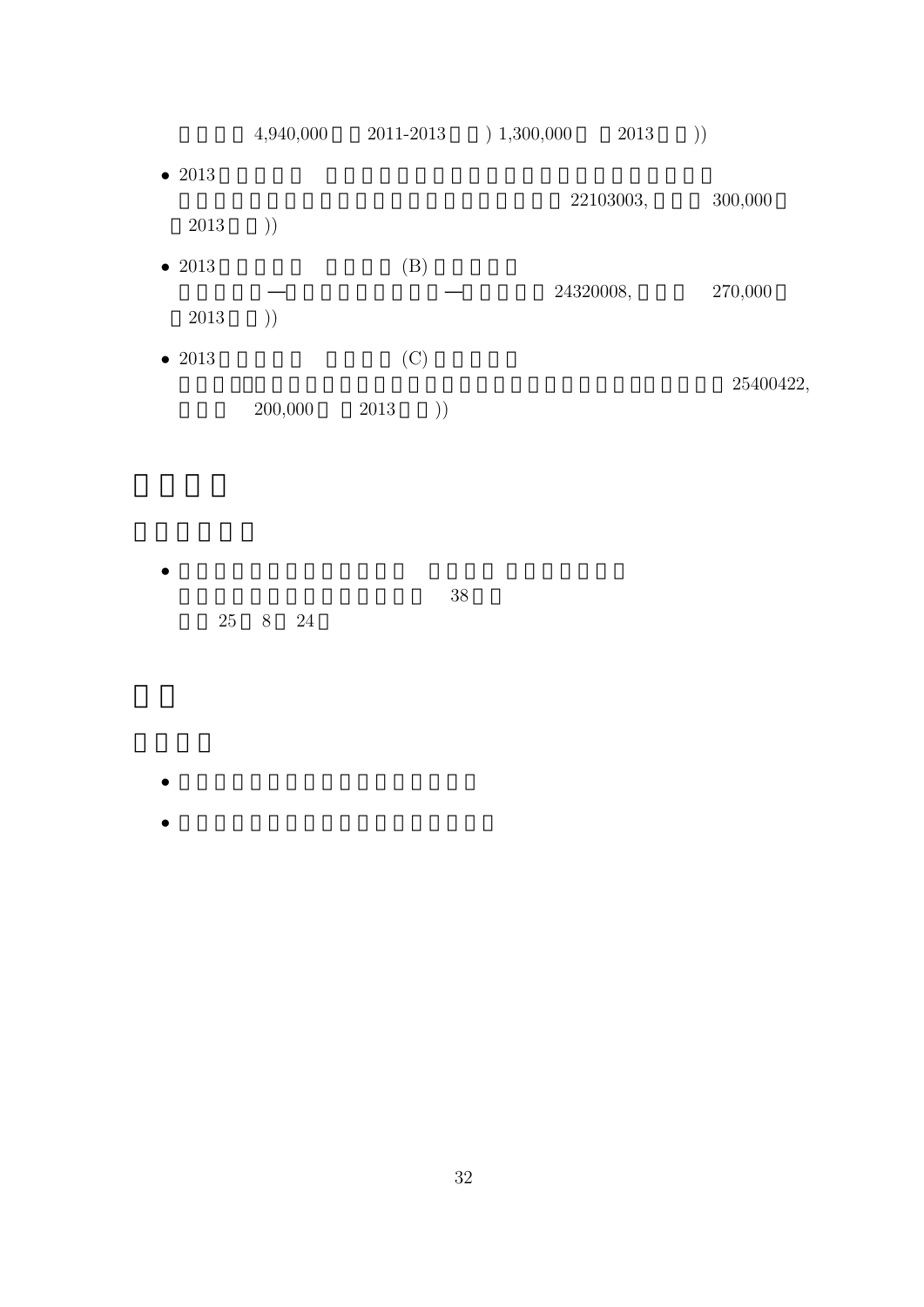$2000$ 

 $NMR$ 

*•* 核磁気共鳴(**NMR**)装置の開発と応用  $NMR$ MRI Magnetic Resonance Imaging  $50 \mu$ T  $2 \text{ kHz}$  $NMR$  FID  $NMR$  and  $10$  T  $400$  MHz NMR  $5 \text{ mT}$  and  $200 \text{ kHz}$  $NMR$ NMR <sub>20</sub> • **A** NMR  $0 \quad 1 \quad 2$  $|0\rangle$  **|1** $\rangle$ 

NMR  $\mathbb{N}$ Deutsch-Jozsa

 $2008$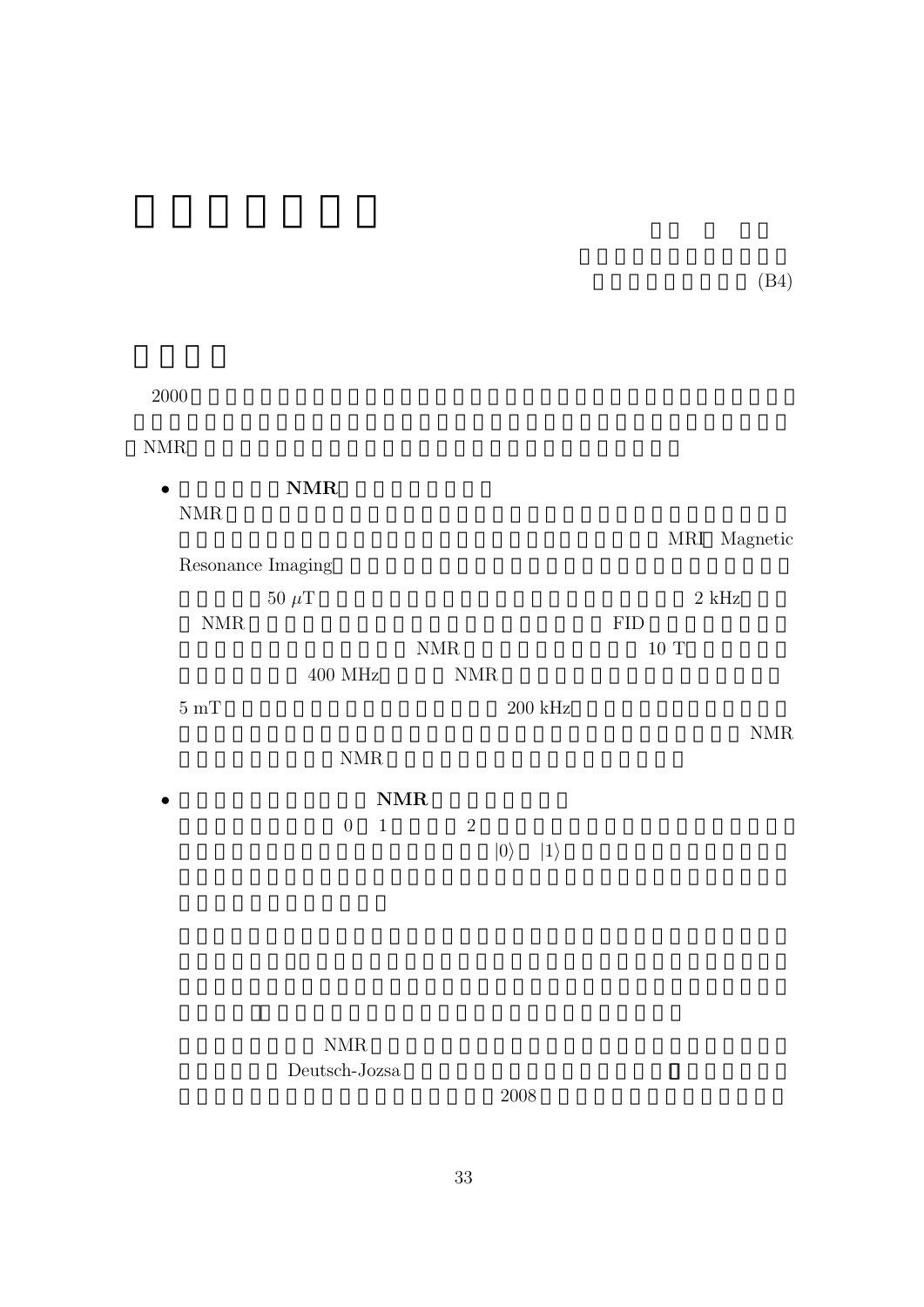*•* 学生実験装置の開発

 $3$ 

 $31$ 

## $NMR$

- 1. *Two-Qubit Gate Operation on Selected Nearest-Neighbor Neutral Atom Qubits* Elham Hosseini Lapasar, Kenichi Kasamatsu, Sile Nic Chormaic, Takeji Takui, Yasushi Kondo, Mikio Nakahara, and Tetsuo Ohmi J. of the Phys. Soc. of Japan **83** (2014) 044005-1*∼*7.
- 2. *Implementation of a simple operator-quantum-error-correction scheme* Yasushi Kondo, Chiara Bagnasco, and Mikio Nakahara Phys. Rev. A **88** (2013) 022314.
- $3.$  " $\qquad \qquad$  :  $\qquad \qquad$  ( $\qquad \qquad$  )"

68 No. 7 (2013) 459-463.

1. "  $NMR$  "

26, 33-39, 2014-02.

2. *A Treaties on Electricity & Magnetism* James Clerk Maxwell

26 Supple. No. 1 & 2, 2014-02.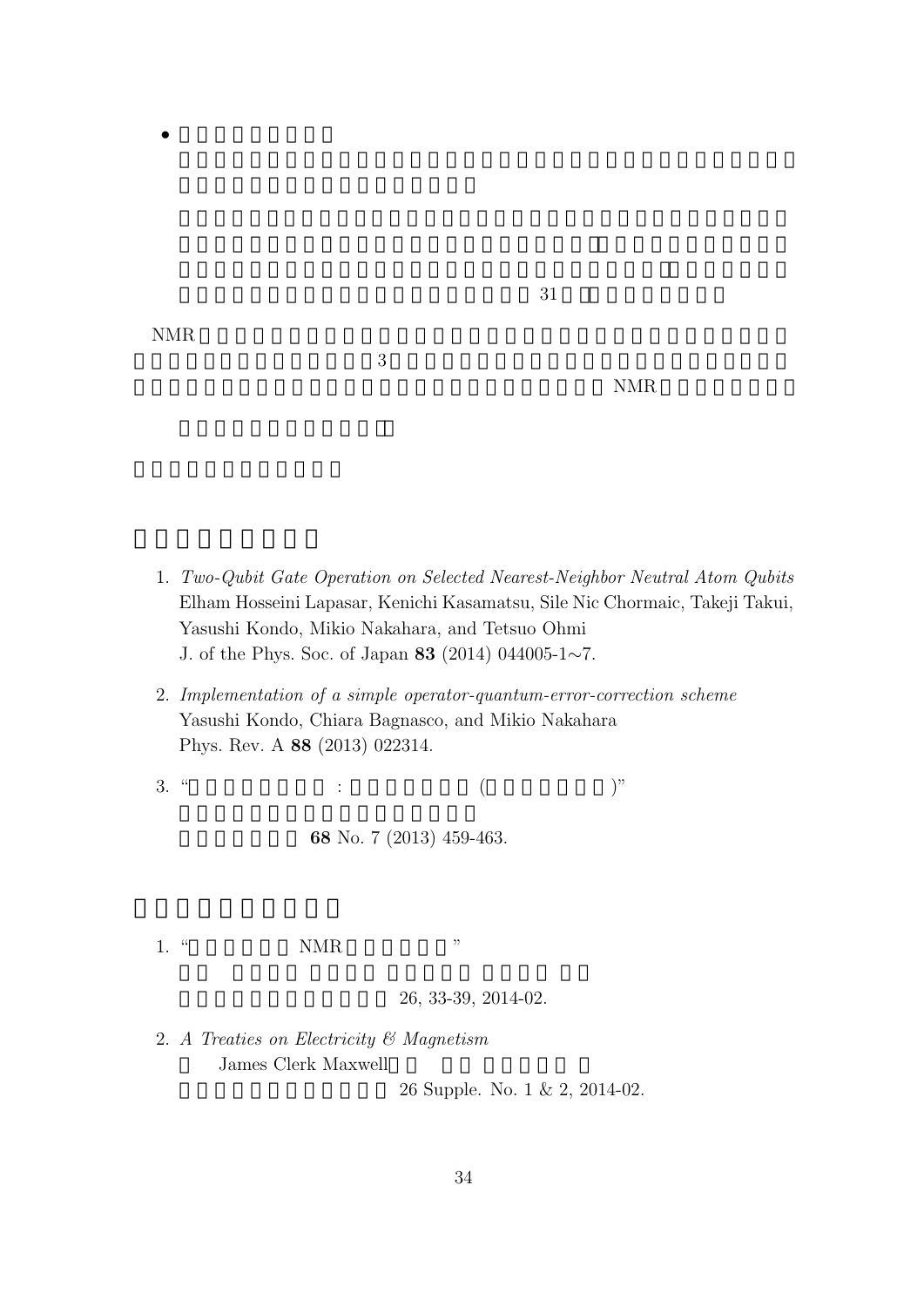- *•* 卒業論文:  $NMR$  $QZE$  $N{\rm V}$
- 2013 **(C)**  $\qquad \qquad :$ 25400422,  $4,550,000 \qquad 2013\text{--}2015 \qquad )\; 1,820,000 \qquad \ \ 2013 \qquad ) )$
- 1.  $27aAY-1$
- $69(1-3), 472, 2014-03-05.$
- *•* 東大阪市・金岡中学校 出張実験 "低温実験:*−*200 *◦*C における物質の奇妙な振る舞い"  $26$
- *•* 学生委員
- *•* 物理教育改善小委員会委員
- *•* 教育改善小委員会委員
- *•* 人事委員会委員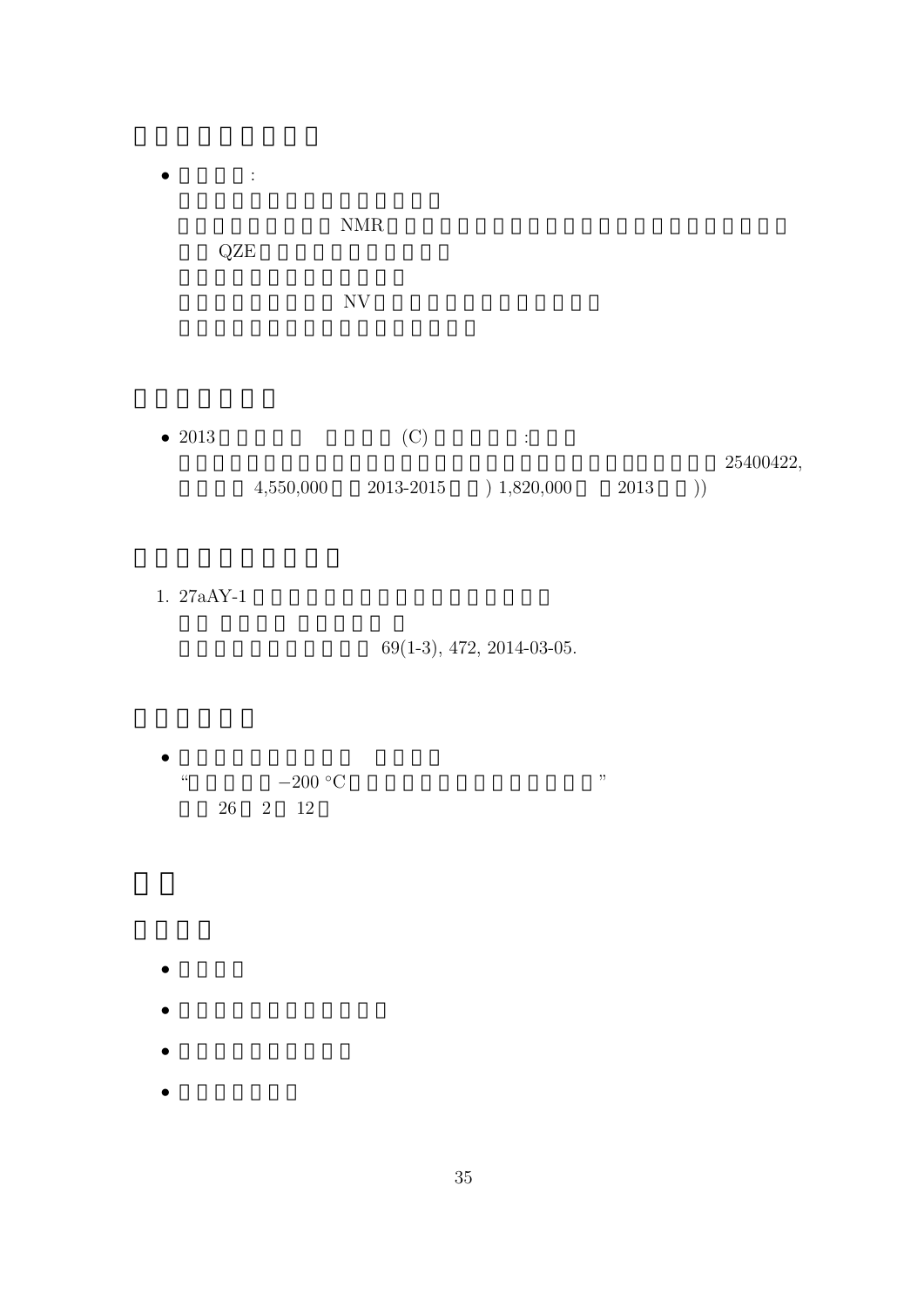*•* 銅酸化物超伝導体の作製環境の整備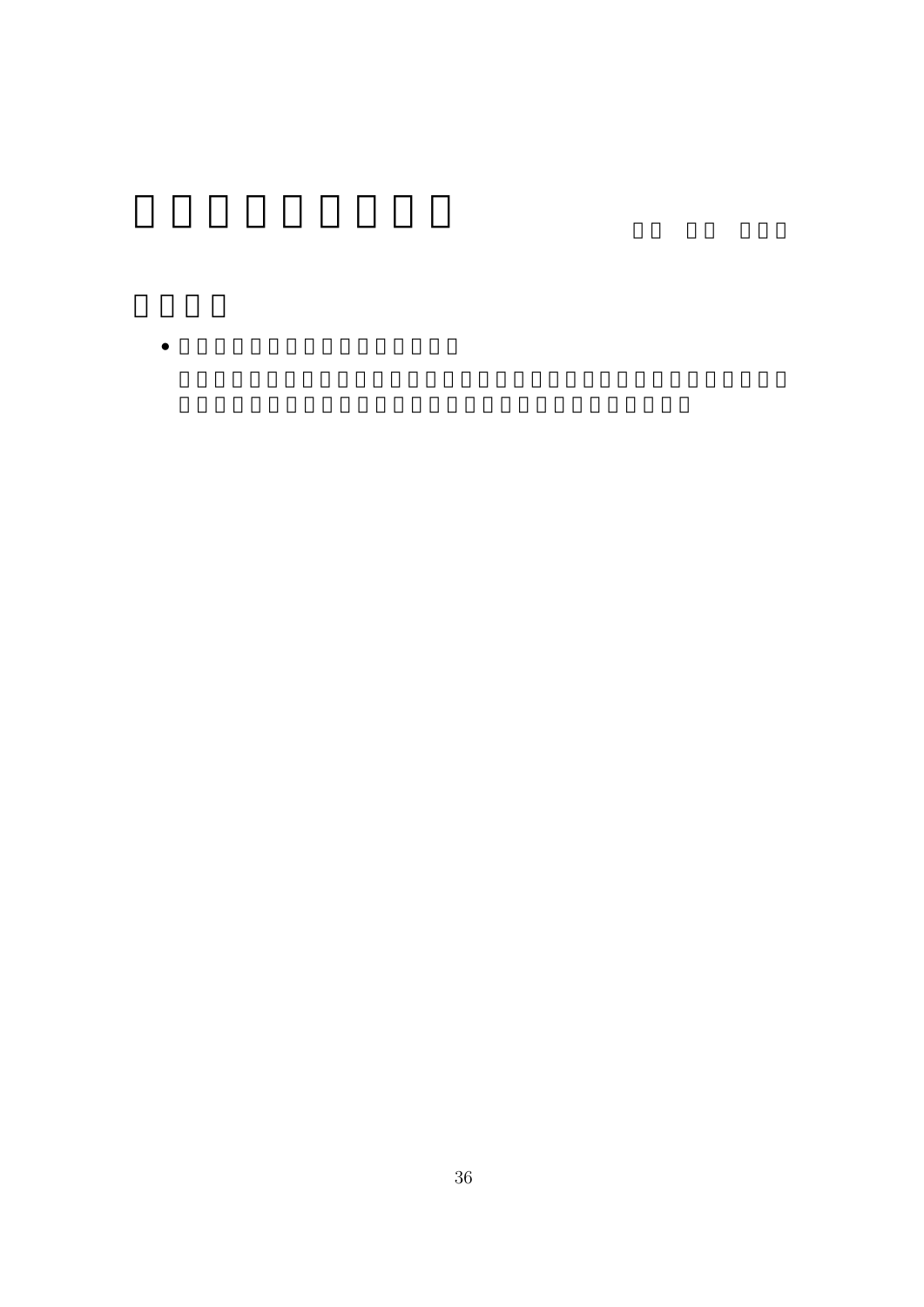- 1. "Persistence of superconducting condensate far above the critical temperature in  $YBa_2(Cu,Zn)_3O_y$  revealed by *c*-axis optical conductivity measurements for several Zn-concentrations and carrier-doping levels" E. Uykur, K. Tanaka, T. Masui, S. Miyasaka, S. Tajima Physical Review Letters, **112**, 127003 (2014), DOI:10.1103/PhysRevLett.112.127003
- 2. "Absence of the  $1/8$ -anomaly in oxygen isotope effect on  $YBa<sub>2</sub>Cu<sub>3</sub>O<sub>y</sub>$ " K. Kamiya, T. Masui, S. Tajima, H. Bando, Y. Aiura Physical Review B, **89**, 060505(R) (2013), DOI:10.1103/PhysRevB.89.060505



*•* 人権教育委員(後期)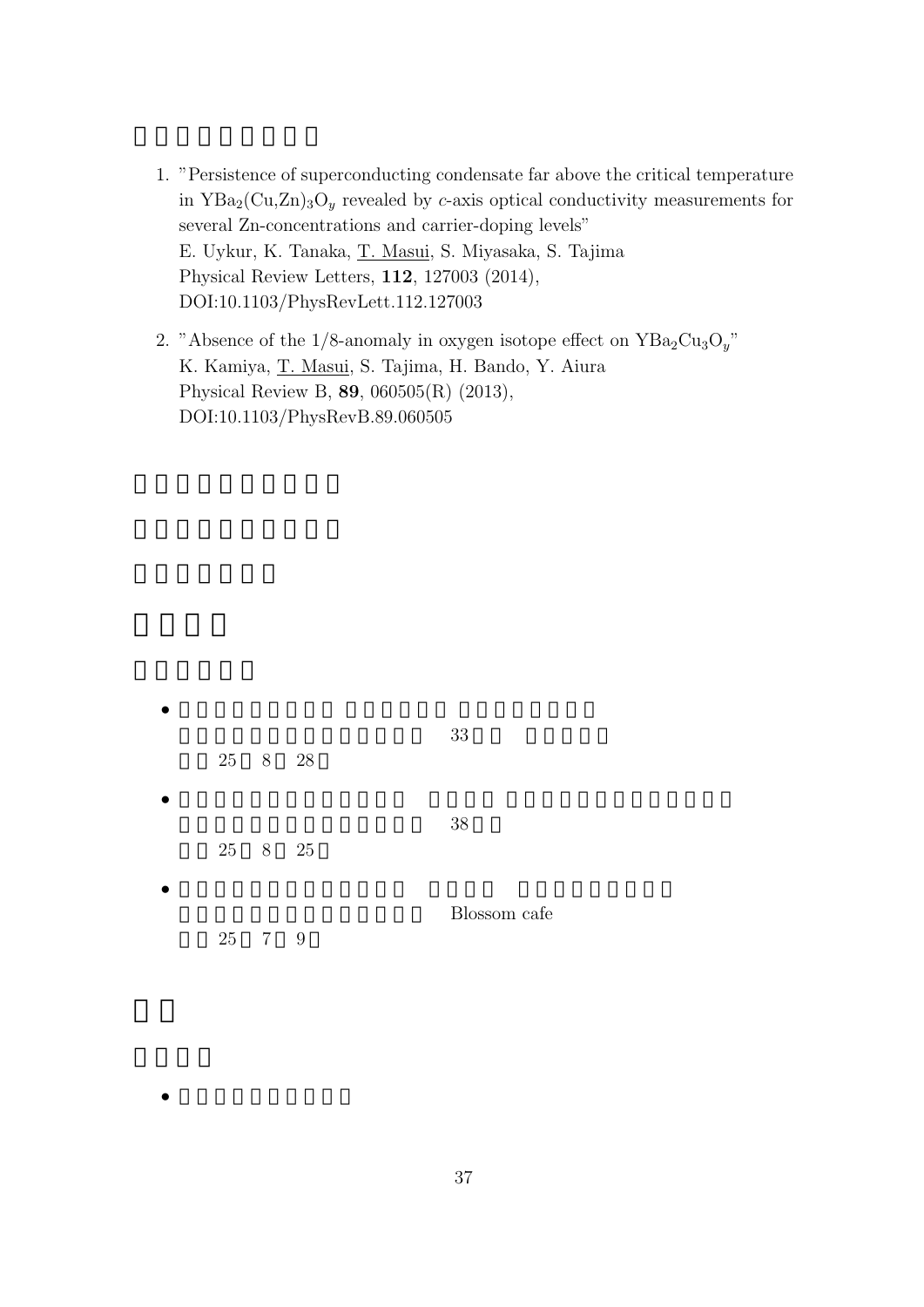| (B4) | (B4) |
|------|------|
| (B4) | (B4) |
|      | (B4) |

1. "Real-time investigation of protein unfolding at an air-water interface at the 1 s time scale" Yohko F. Yano, Etsuo Arakawa, Wolfgang Voegeli, Tadashi Matsushita, Journal of synchrotron radiation 20  $(6)$ , 980-983  $(2013)$   $(11)$ 

*•* タンパク質の界面吸着ダイナミクスの観測

2. "Effect of salt ions on protein layers at the air-water interface under a crystallization condition" Yohko F. Yano and Tomoya Uruga, Chemical Physics 419, 153-155 (2013) (6)

 $1.$ 

 $(2014/2)$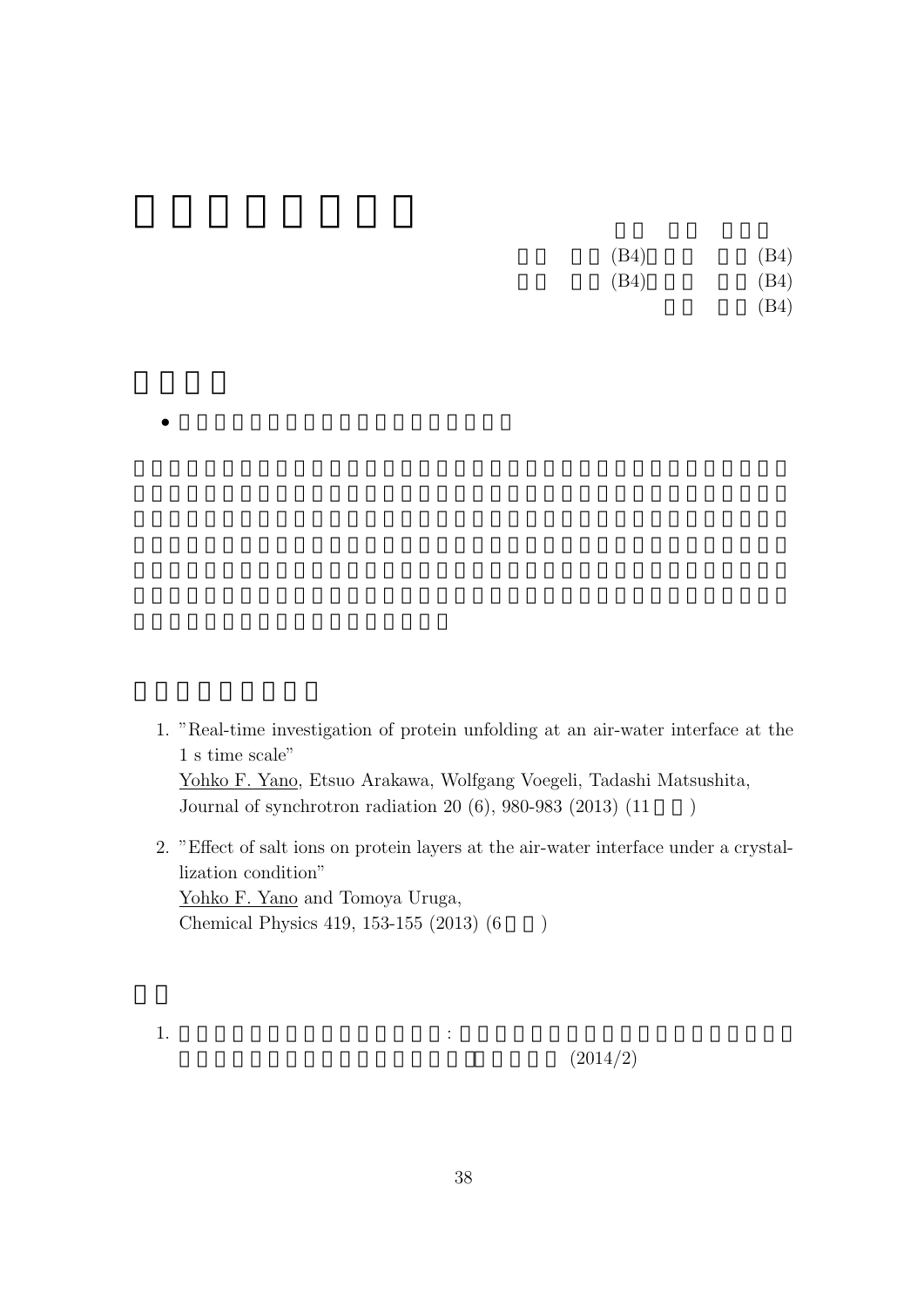- $2$ *•* 「X線反射率測定による DVD の記録メカニズムの検証」山田 貴士 •<br>• The contract of the contract of the contract of the contract of the contract of the contract of the contract •<br>• The state and the state and the state and the state and the state and the state and the state and the state •<br>• The state we have the state we have the state we have the state we have the state we have the state we have
- 1. Y. F. Yano, Etsuo Arakawa, Wolfgang Voegeli, and Tadashi Matsushita: "X-ray reflectivity from liquid surfaces using a simultaneous multiple anglewavelength dispersive x-ray reflectometer" 2013 JSAP-MRS Joint Symposia, Kyoto, Japan [16-20 September, 2013]
- 2. Y. F. Yano, K. Nitta, and T. Uruga: "Protein Salting out Observed at an Air-water Interface" 33rd International Conference on Solution Chemistry, Kyoto, Japan [7-12 July, 2013]
- 3. Y. F. Yano, Etsuo Arakawa, Wolfgang Voegeli, and Tadashi Matsushita: "Protein unfolding at an air-water interface investigated by a simultaneous multiple angle-wavelength dispersive x-ray reflectometer" 4th International Symposium on Diffraction Structural Biology, Nagoya, Japan [26-29 May 2013]



39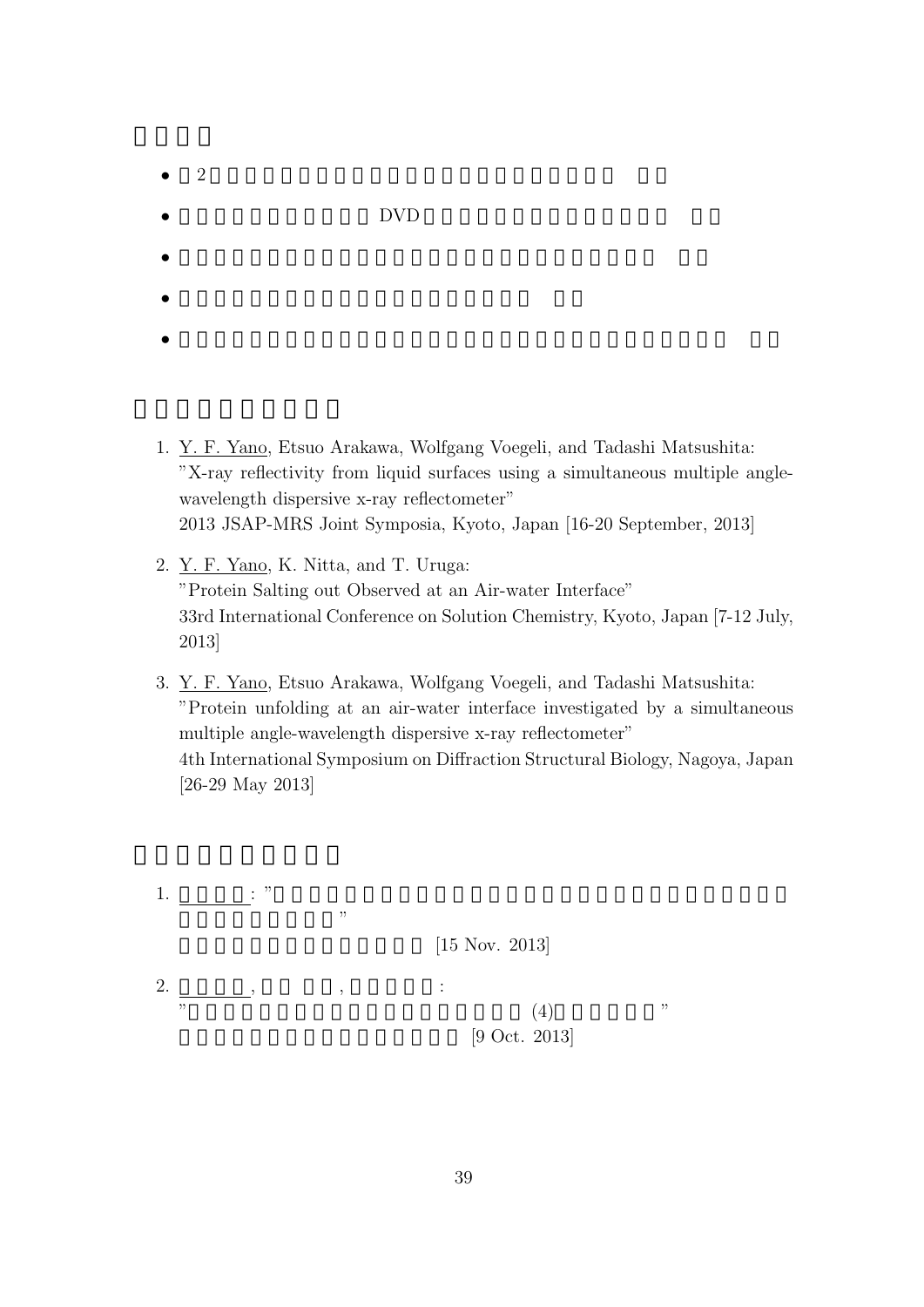- 2013 **(C)**  $\qquad \qquad :$ 
	- $24540444,$   $1,300,000$  )
- $2013$  JST 研究代表者: 松下正
- $, \qquad 500,000 \quad )$
- $\overline{\phantom{a}}$  $[15$  Nov. 2013]
- 
- *•* 安全管理衛生委員
- **•** *•*  $\mathbf{A}$ 
	- $2$
- 33 9  $\cdot$  33  $\cdot$  5  $\cdot$  5  $\cdot$  5  $\cdot$  5  $\cdot$  5  $\cdot$  5  $\cdot$  5  $\cdot$  5  $\cdot$  5  $\cdot$  5  $\cdot$  5  $\cdot$  5  $\cdot$  5  $\cdot$  5  $\cdot$  5  $\cdot$  5  $\cdot$  5  $\cdot$  5  $\cdot$  5  $\cdot$  5  $\cdot$  5  $\cdot$  5  $\cdot$  5  $\cdot$  5  $\cdot$  5  $\cdot$  5  $\cdot$  5  $\cdot$  5  $\cdot$  5  $\cdot$
- SPring-8
- *•* 第7回分子科学討論会優秀ポスター賞選考委員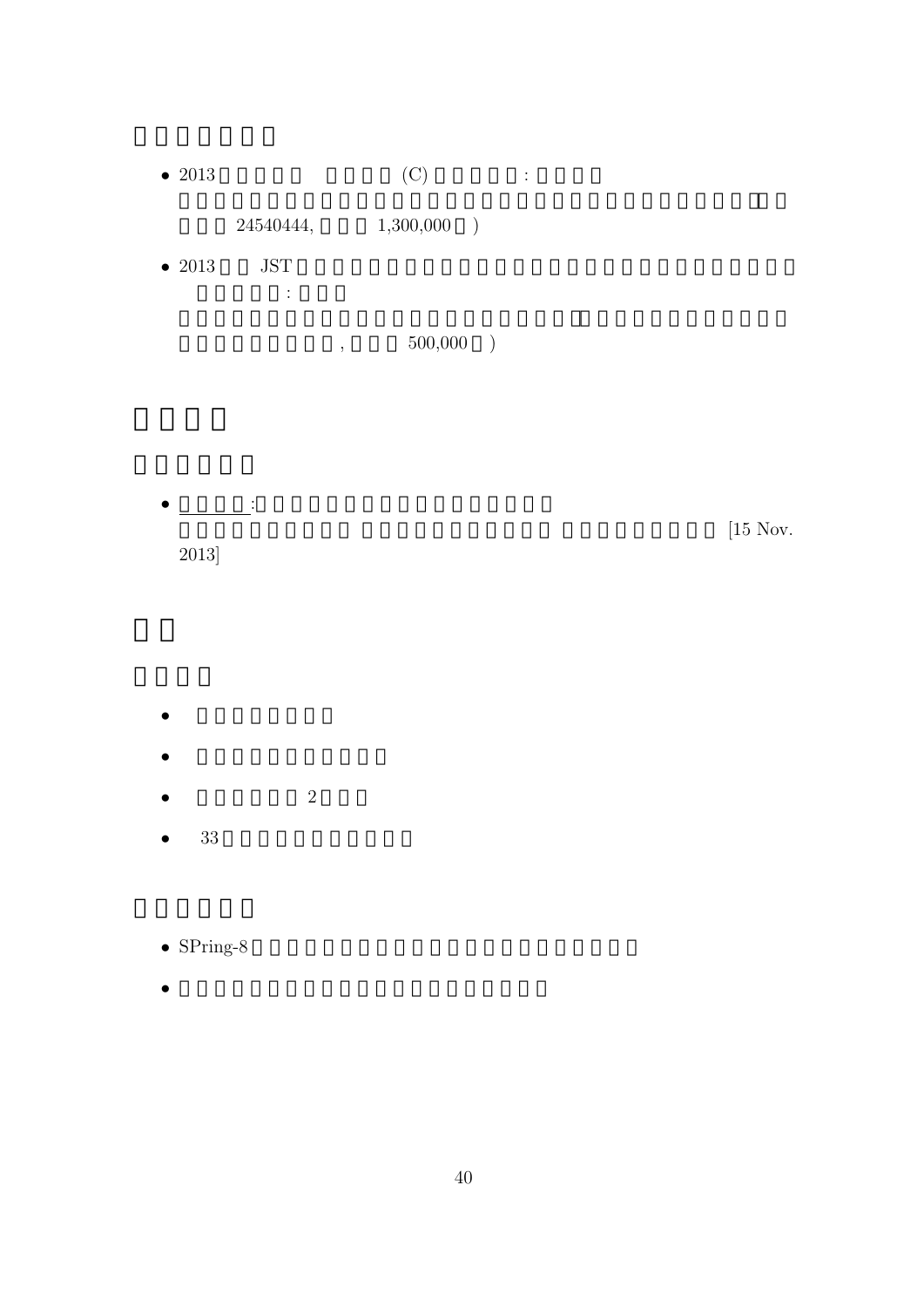| (B4), | (B4) |
|-------|------|
| (B4), | (B4) |
|       | (B4) |

 $AdS/CFT$   $AdS/CFT$ 

*•* 高次元ブラックホールの諸性質

 $-AdS/CMP$ 

 $AdS$   $AdS/CMP$ 

- 1. "Thermalization of boosted charged AdS black holes by an ionic Lattice" Akihiro Ishibashi, and Kengo Maeda Physical Review D **88** (2013)6, 066009 (Published 25 Sep. 2013)
- 1. "Black hole preditability, Classical and Quantum" Akihiro Ishibashi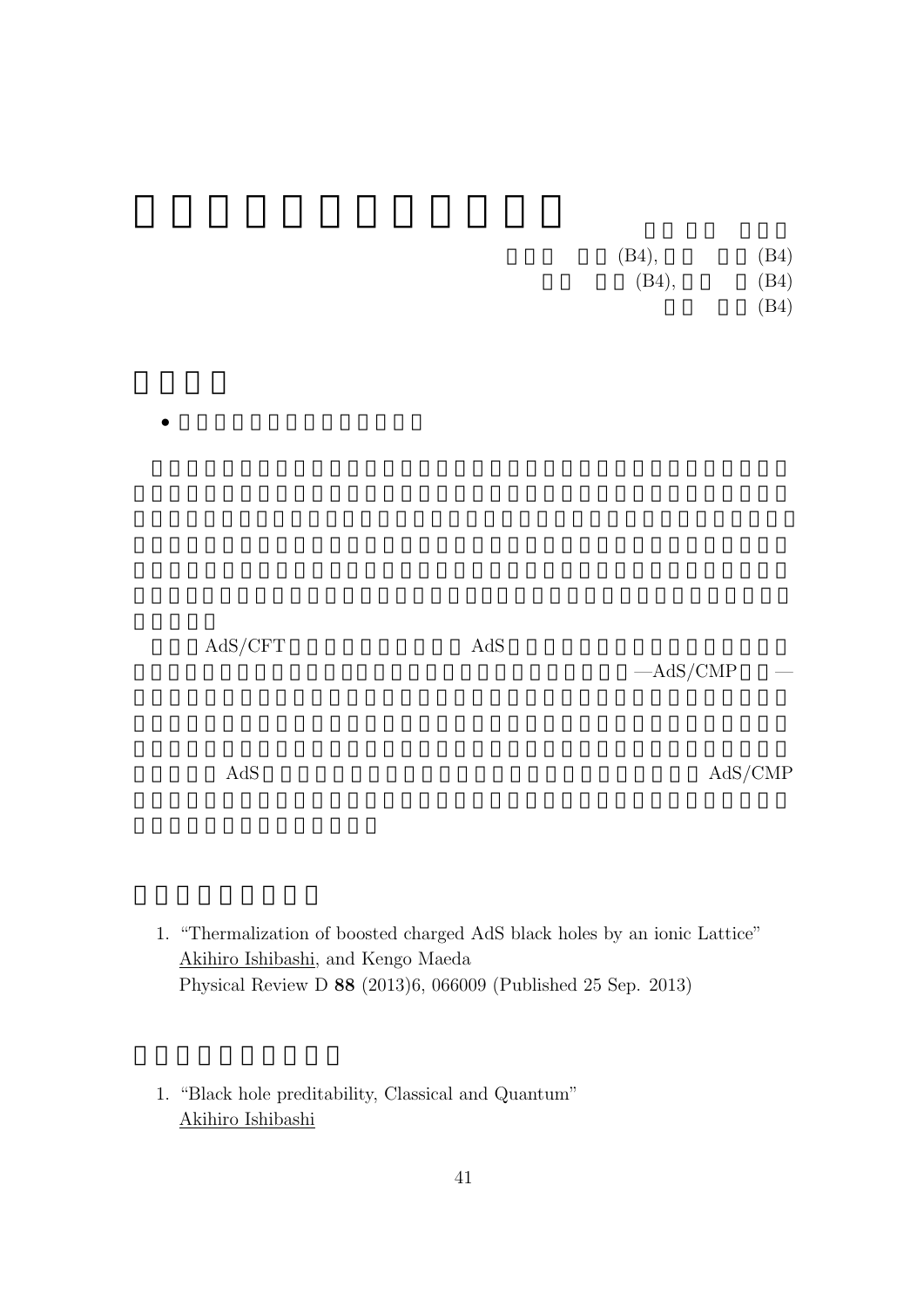Kinki University Series on Quantum Computing -vol.9, Physics, Mathematics, and All that Quantum Jazz Shu Tanaka, Masamitsu Bando, Utkan Gungordu, 187–191 (Oct. 2013)

| (B4)<br>$\epsilon$<br>, ,<br>(B4)                                                                                                                                                  |
|------------------------------------------------------------------------------------------------------------------------------------------------------------------------------------|
| (B4)<br>— New inflation<br>$Hybrid$ inflation $-$<br>(B4)<br>(B4)                                                                                                                  |
| 1. Akihiro Ishibashi:<br>"Symmetry and Momentum of Bianchi black branes"<br>New Frojntiers in Dynamical Gravity<br>$[2014]$<br>24<br>3<br>$\blacksquare$                           |
| 2. Akihiro Ishibashi:<br>"Black hole preditability, Classical and Quantum"<br>Physics, Mathematics, and All that Quantum Jazz<br>$[2013$<br>$8\,$<br>8<br>$\overline{\phantom{a}}$ |
| 3. Akihiro Ishibashi:<br>"General Relativity in AdS"<br>KIAS-YITP-Joint workshop 2013<br>$[2013$<br>$7\degree$<br>3<br>$\overline{\phantom{a}}$                                    |
| 4. Akihiro Ishibashi:<br>"AdS Singularities"<br>2nd Mediterranean Conference on Classical and Quantum Grav-<br>$[2013]$<br>6<br>$9\phantom{.0}$<br>ity                             |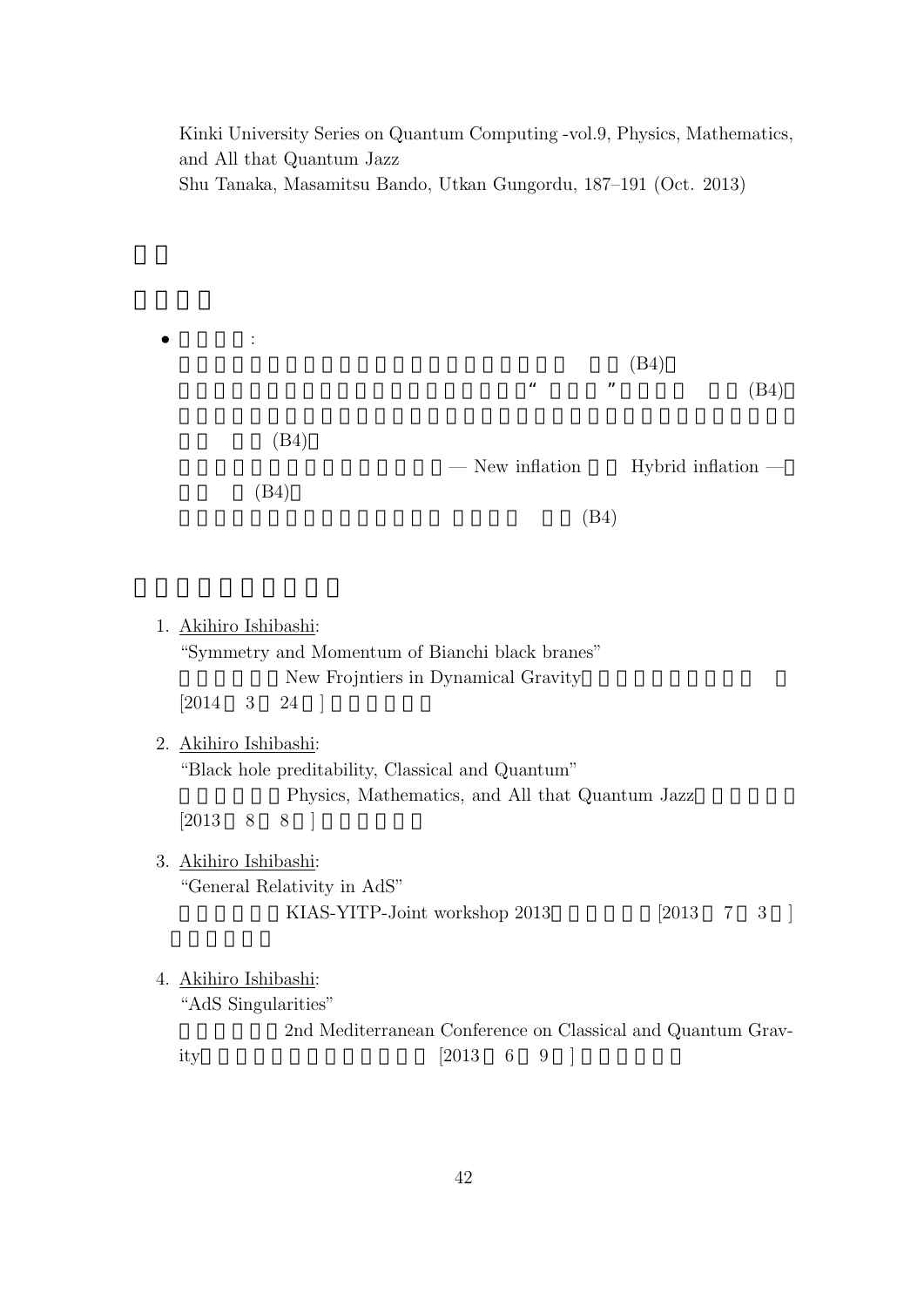| 1. |                                         |  |
|----|-----------------------------------------|--|
|    | , ,<br>$\zeta\zeta$                     |  |
|    | $[2014 \quad 1 \quad 8]$                |  |
|    |                                         |  |
| 2. |                                         |  |
|    | "Black holes in AdS"                    |  |
|    | $[2013 \quad 11 \quad 20]$              |  |
|    |                                         |  |
| 3. |                                         |  |
|    | "AdS black holes and DC conductivity"   |  |
|    | $[2013 \quad 11 \quad 12]$              |  |
|    |                                         |  |
|    |                                         |  |
|    |                                         |  |
|    | $\bullet$ 2013<br>(C)<br>$\ddot{\cdot}$ |  |
|    | 22540299,                               |  |
|    |                                         |  |

780,000 )

"Black hole uniqueness theorems in higher dimensional spacetimes"  $\,$ "Classical and Quantum Gravity"  $(2012-13)$ 

*•* 出張授業: 集中講義「ブラックホールと特異点」大阪市立大学大学院理 学研究科・理学部、大阪市、平成 26 2 13 日、14 *•* 出張授業: 集中講義「重力とブラックホール」京都大学大学院理学研究  $25 \t 9 \t 24 \t 26 \t 27$  $H26$  3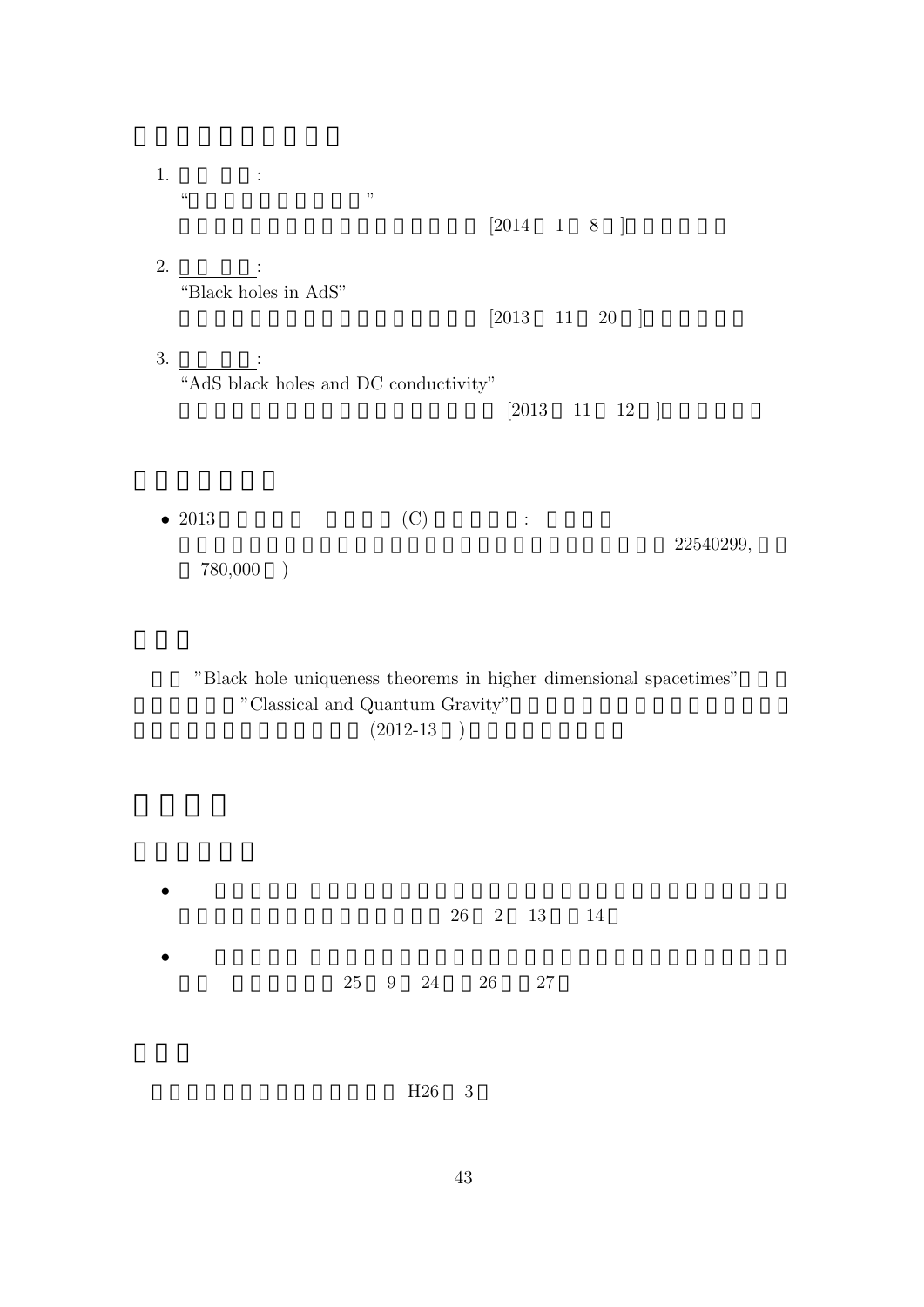- $($   $)$
- $($   $)$
- *•* 人権教育委員 (前期)
- (1)
- $2013 \quad 5 \quad 13$
- General Relativity and Gravitation (Springer)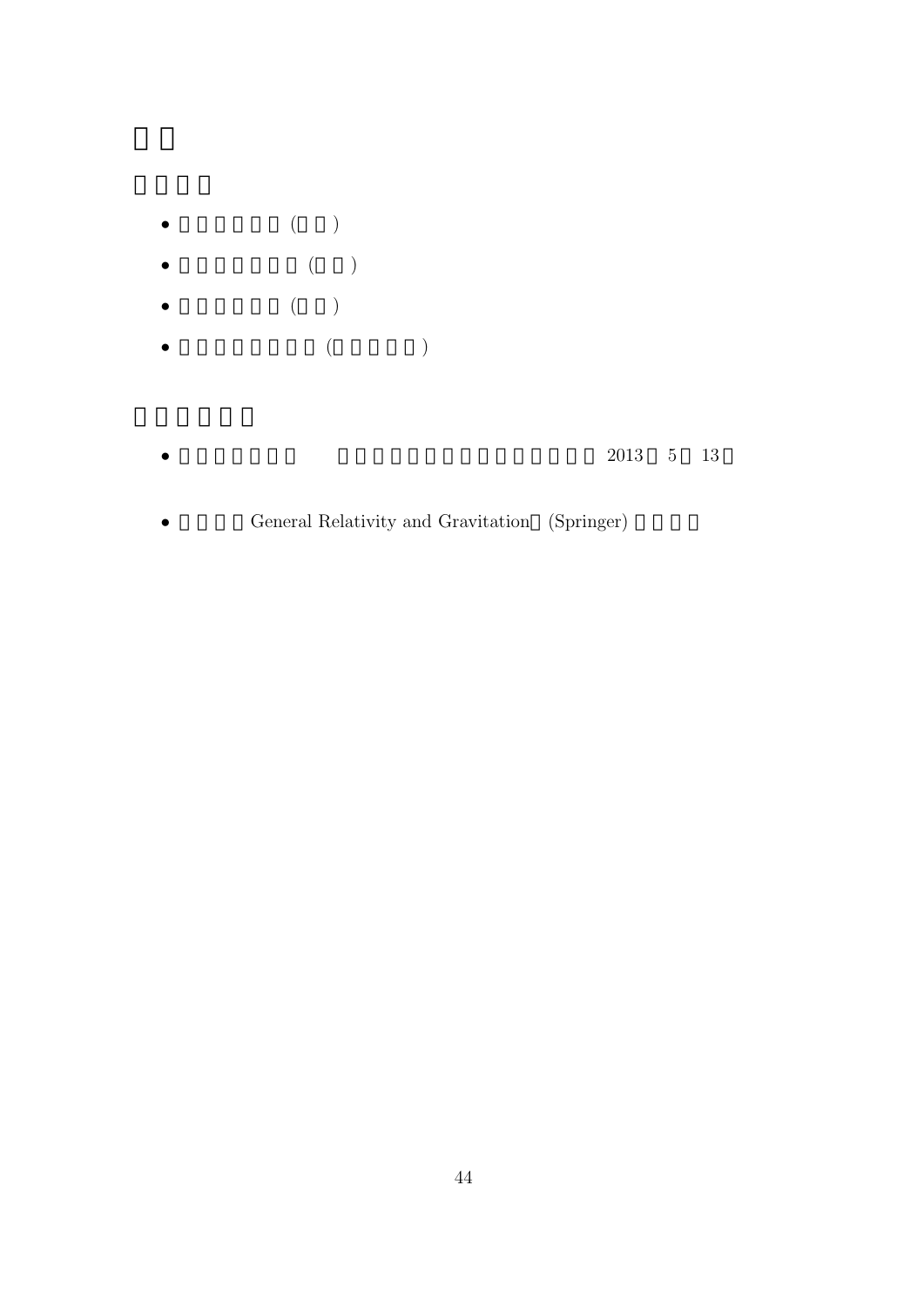| (B4) | (B4) | (B4) |
|------|------|------|
| (B4) | (B4) | (B4) |

•<br>• 2000 Production Department Production 2000 Production 2000 Production 2000 Production 2000 Production 2000 P  $QSO$  $QSO$  2  $QSO$ (Chiba2002, Chiba et al.2005)  $\hskip1cm {\rm N}$  $6$  QSO  $\qquad$ (Inoue and Takahashi  $2012$ )

 $ALMA$ 

 $($  (B)  $\qquad \qquad$ *•* 重力レンズを用いた中間質量ブラックホールの探査  $1000 \t 100$ (IMBH)

IMBH

 $IMBH$  $($ Inoue et al. 2013 $)$  $IMBH$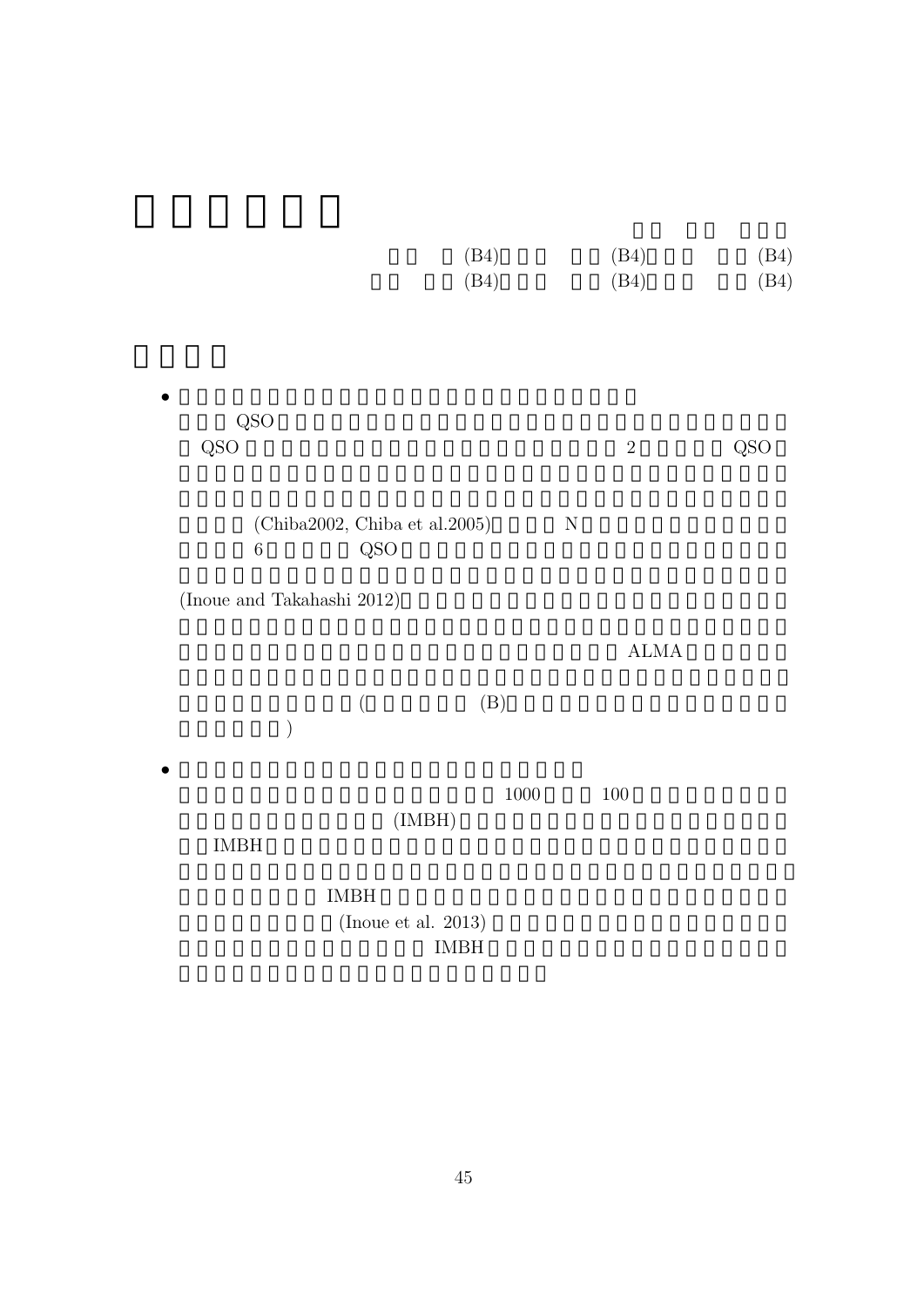1. "Direct gravitational imaging of intermediate mass black holes in extragalactic haloes"

Kaiki Taro Inoue, Valery, Rashkov, Joseph Silk, and Piero Madau Monthly Notices of the Royal Astronomical Society, **435**, 2092-2098 (2013),  $(11)$ arXiv:1301.5067 [astro-ph.CO] DOI:10.1093/mnras/stt1425

- $\text{erk}$  snap crackle •<br>• The contract of the contract of the contract of the contract of the contract of the contract of the contract of •<br>• The contract of the contract of the contract of the contract of the contract of the contract of the contract •<br>• 「宇宙マイクロ波鳴ら<sub>影影」</sub> **B0128+437**
- *•* 4 重像クエーサー RXJ1131-1231 のモデリング」高橋 誠
- 1. Kaiki Taro Inoue: "Probing dark matter with mini-gravitational lensing" Special Seminar, Academia Scinica, Taipei, Taiwan [15 July 2013]
- 1. Kaiki Taro Inoue(presenter): "Probing the origin of flux-ratio anomalies in quadruple lenses with ALMA"  $[22 \text{ Mar. } 2014]$
- 2. Kaiki Taro Inoue(presenter):  $\mathcal{M}$

 $[11$  Sep. 2013]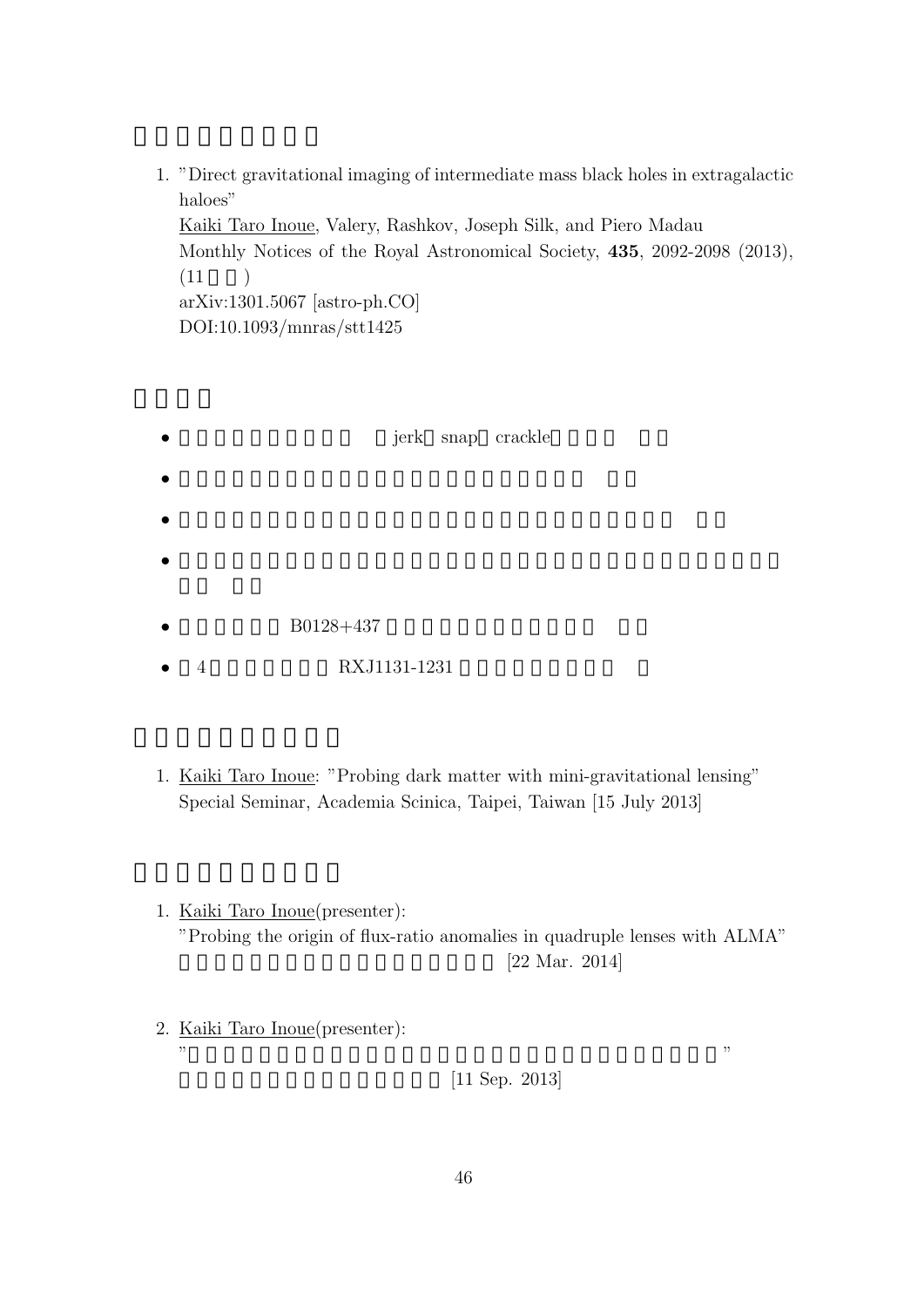3. Kaiki Taro Inoue(presenter): "

 $\left[ 27 \ \mathrm{June} \ 2013 \right]$ 

| • 2013 |            |           | $\mathbf{B}$ | $\bullet$ |      |          |
|--------|------------|-----------|--------------|-----------|------|----------|
|        |            |           |              |           |      | 25287062 |
|        | 16,640,000 | 2013-2015 | 6,240,000    |           | 2013 |          |

- $\bullet$  (KAKENHI)  $$33$  $33$  set  $\frac{33}{2}$ 平成 25 8 25 •<br>• <sub>1975</sub> • <sub>1975</sub> • 1975 • 1975 • 1975 • 1975 • 1975 • 1975 • 1975 • 1975 • 1975 • 1975 • 1975 • 1975 • 1975 • 1975  $38$
- 平成 25 8 24 • SSH( $\longrightarrow$
- 平成 25 6 15
- 6 **6** 
	- 平成 25 6 9

- *•* 図書・広報委員(前、後期)
- $49$
- ( )